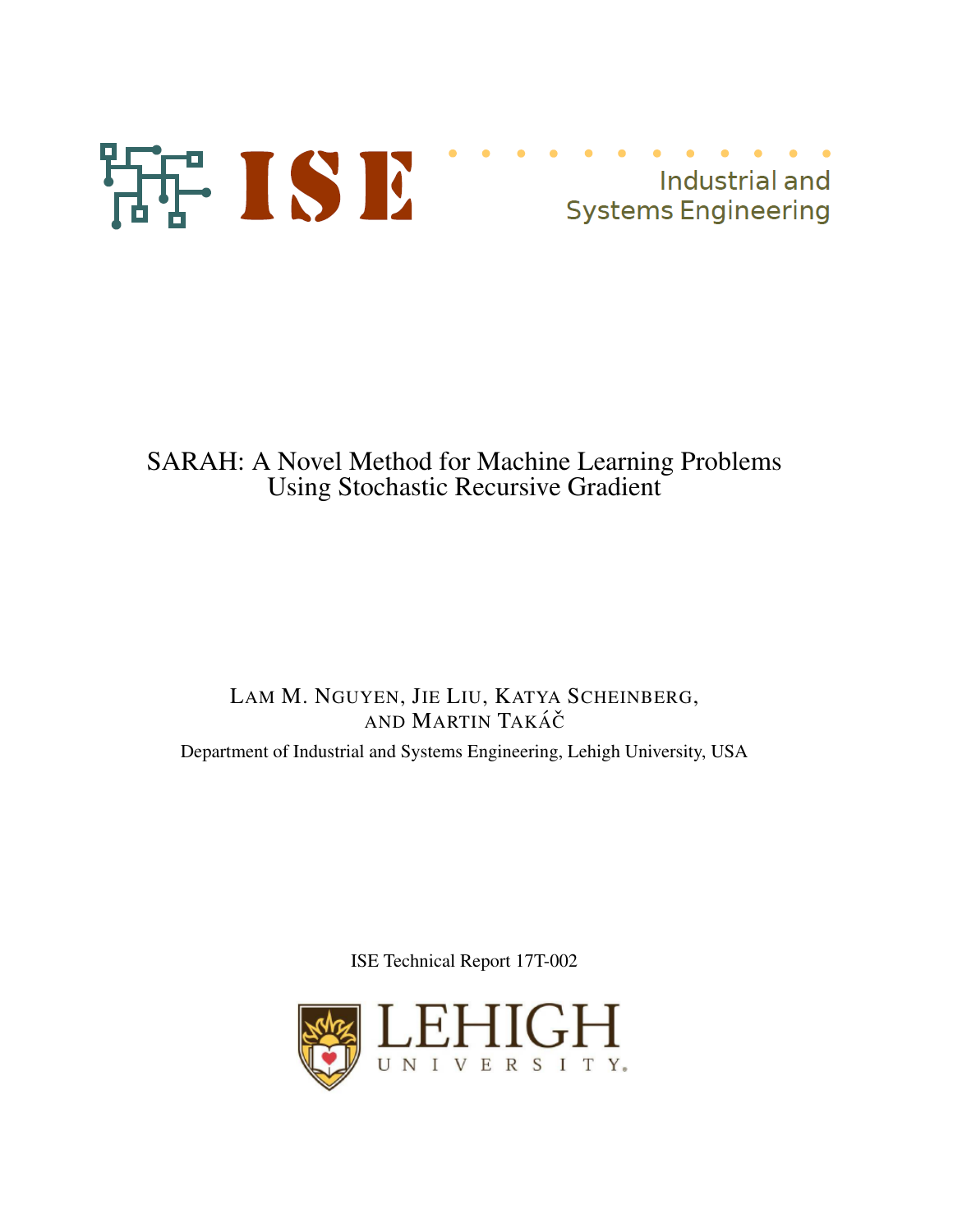## <span id="page-1-0"></span>SARAH: A Novel Method for Machine Learning Problems Using Stochastic Recursive Gradient

Lam M. Nguyen $^1~\,$ Jie Liu $^1~\,$  Katya Scheinberg $^1~\,$  Martin Takáč $^1~\,$ 

## Abstract

In this paper, we propose a StochAstic Recursive grAdient algoritHm (SARAH), as well as its practical variant SARAH+, as a novel approach to the finite-sum minimization problems. Different from the vanilla SGD and other modern stochastic methods such as SVRG, S2GD, SAG and SAGA, SARAH admits a simple recursive framework for updating stochastic gradient estimates; when comparing to SAG/SAGA, SARAH does not require a storage of past gradients. The linear convergence rate of SARAH is proven under strong convexity assumption. We also prove a linear convergence rate (in the strongly convex case) for an inner loop of SARAH, the property that SVRG does not possess. Numerical experiments demonstrate the efficiency of our algorithm.

#### 1. Introduction

We are interested in solving a problem of the form

$$
\min_{w \in \mathbb{R}^d} \left\{ P(w) \stackrel{\text{def}}{=} \frac{1}{n} \sum_{i \in [n]} f_i(w) \right\},\tag{1}
$$

where each  $f_i$ ,  $i \in [n] \stackrel{\text{def}}{=} \{1, \ldots, n\}$  is a convex function with a Lipschitz continuous gradient. Throughout the paper, we assume that there exists an optimal solution  $w^*$  of (1).

Problems of this type arise frequently in supervised learning applications [\(Hastie et al.,](#page-9-0) [2009\)](#page-9-0). Given a training set

 $\{(x_i, y_i)\}_{i=1}^n$  with  $x_i \in \mathbb{R}^d, y_i \in \mathbb{R}$ , the least squares regression model, for example, is written as (1) with  $f_i(w) \stackrel{\text{def}}{=}$  $(x_i^T w - y_i)^2 + \frac{\lambda}{2} ||w||^2$ , where  $|| \cdot ||$  denotes the  $\ell_2$ -norm. The  $\ell_2$ -regularized logistic regression for binary classification is written with  $f_i(w) \stackrel{\text{def}}{=} \log(1 + \exp(-y_i x_i^T w)) + \frac{\lambda}{2} ||w||^2$  $(y_i \in \{-1, 1\}).$ 

In recent years, many advanced optimization methods have been developed for problem (1). While the objective function is smooth and convex, the traditional optimization methods, such as gradient descent (GD) or Newton method are often impractical for this problem, when  $n -$  the number of training samples and hence the number of  $f_i$ 's is very large. In particular, GD updates iterates as follows

$$
w^{t+1} = w^t - \eta_t \nabla P(w^t), \quad t = 0, 1, 2, \dots.
$$

Under strong convexity assumption on  $P$  and with appropriate choice of  $\eta_t$ , GD converges at a linear rate in terms of objective function values  $P(w^t)$ . However, when n is large, computing  $\nabla P(w^t)$  at each iteration can be prohibitive.

As an alternative, stochastic gradient descent (SGD), originating from the seminal work of Robbins and Monro in 1951 [\(Robbins & Monro,](#page-9-0) [1951\)](#page-9-0), has become the method of choice for solving (1). At each step, SGD picks an index  $i \in [n]$  uniformly at random, and updates the iterate as  $w^{t+1} = w^t - \eta_t \nabla f_i(w^t)$ , which is up-to *n* times cheaper than an iteration of a full gradient method. The convergence rate of SGD is slower than that of GD, in particular, it is sublinear in the strongly convex case. The tradeoff, however, is advantageous due to the tremendous per-iteration savings and the fact that low accuracy solutions are sufficient. This trade-off has been thoroughly analyzed in [\(Bot](#page-9-0)[tou,](#page-9-0) [1998\)](#page-9-0). Unfortunately, in practice SGD method is often too slow and its performance is too sensitive to the variance in the sample gradients  $\nabla f_i(w^t)$ . Use of mini-batches (averaging multiple sample gradients  $\nabla f_i(w^t)$ ) was used in [\(Shalev-Shwartz et al.,](#page-9-0) [2007;](#page-9-0) [Cotter et al.,](#page-9-0) [2011;](#page-9-0) Takáč [et al.,](#page-9-0) [2013\)](#page-9-0) to reduce the variance and improve convergence rate by constant factors. Using diminishing sequence  $\{\eta_t\}$  is used to control the variance [\(Shalev-Shwartz et al.,](#page-9-0) [2011;](#page-9-0) [Bottou,](#page-9-0) [1998;](#page-9-0) [Bottou et al.,](#page-9-0) [2016\)](#page-9-0), but the practical convergence of SGD is known to be very sensitive to the

<sup>&</sup>lt;sup>1</sup>Department of Industrial and Systems Engineering, Lehigh University, Bethlehem, PA, USA. All authors were supported by NSF Grant CCF-1618717. Katya Scheinberg was partially supported by NSF Grants DMS 13-19356, CCF-1320137 and CCF - 1618717. Correspondence to: Lam M. Nguyen <lamnguyen.mltd@gmail.com>, Jie Liu <jie.liu.2018@gmail.com>, Katya Scheinberg <katyas@lehigh.edu>, Martin Takáč <Takac.MT@gmail.com>.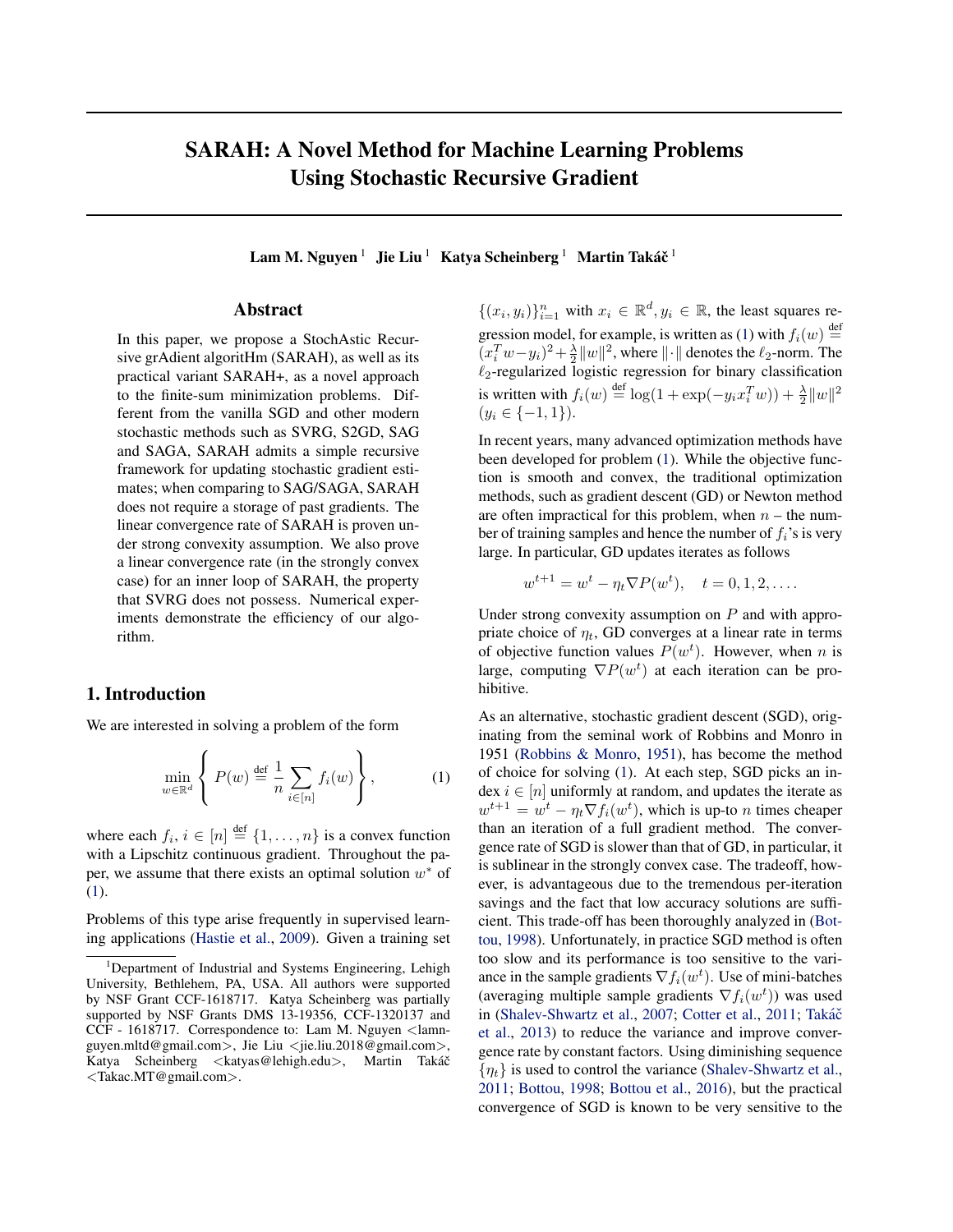<span id="page-2-0"></span>Table 1: Comparisons between different algorithms for strongly convex functions. The condition number  $\kappa = L/\mu$  is of order  $\mathcal{O}(n)$  in general.

|              |                                                                            | Fixed    | Low     |
|--------------|----------------------------------------------------------------------------|----------|---------|
| Method       | Complexity                                                                 | Learning | Storage |
|              |                                                                            | Rate     | Cost    |
| GD           | $\mathcal{O}(n\kappa\log{(1/\epsilon)})$                                   |          |         |
| SGD          | $\mathcal{O}(1/\epsilon)$                                                  |          |         |
| SVRG         | $\mathcal{O}((n+\kappa)\log{(1/\epsilon)})$                                |          |         |
|              | $\mathcal{O}\left(\left(n+\kappa\right)\log\left(1/\epsilon\right)\right)$ |          |         |
| SAG/SAGA     |                                                                            |          |         |
| <b>SARAH</b> | $\mathcal{O}((n+\kappa)\log{(1/\epsilon)})$                                |          |         |

Table 2: Comparisons between different algorithms for convex functions.

| Method                  | Complexity                                                 |
|-------------------------|------------------------------------------------------------|
| GD                      | $(n/\epsilon)$                                             |
| SGD                     |                                                            |
| <b>SVRG</b>             | $\mathcal{O}(n + (\sqrt{n}/\epsilon))$                     |
| <b>SAGA</b>             | $\mathcal{O}(n + (n/\epsilon))$                            |
| <b>SARAH</b>            | $\mathcal{O}\left((n+(1/\epsilon))\log(1/\epsilon)\right)$ |
| <b>SARAH</b> (one outer | $\mathcal{O}(n+(1/\epsilon^2))$                            |
| loop)                   |                                                            |

choice of this sequence, which needs to be hand-picked.

Recently, a class of more sophisticated algorithms have emerged, which use the specific finite-sum form of [\(1\)](#page-1-0) and combine some deterministic and stochastic aspects to reduce variance of the steps. The examples of these methods are SAG/SAGA [\(Le Roux et al.,](#page-9-0) [2012;](#page-9-0) [Defazio et al.,](#page-9-0) [2014\)](#page-9-0), SDCA [\(Shalev-Shwartz & Zhang,](#page-9-0) [2013\)](#page-9-0), SVRG [\(Johnson & Zhang,](#page-9-0) [2013;](#page-9-0) [Xiao & Zhang,](#page-9-0) [2014\)](#page-9-0), DIAG [\(Mokhtari et al.,](#page-9-0) [2017\)](#page-9-0), MISO [\(Mairal,](#page-9-0) [2013\)](#page-9-0) and S2GD (Konečný & Richtárik, [2013;](#page-9-0) Konečný et al., [2016\)](#page-9-0), all of which enjoy faster convergence rate than that of SGD and use a fixed learning rate parameter  $\eta$ . In this paper we introduce a new method in this category, SARAH, which further improves several aspects of the existing methods. In Table 1 we summarize complexity and some other properties of the existing methods and SARAH when applied to strongly convex problems.

In addition, theoretical results for complexity of the methods or their variants when applied to general convex functions have been derived [\(Schmidt et al.,](#page-9-0) [2016;](#page-9-0) [Defazio](#page-9-0) [et al.,](#page-9-0) [2014;](#page-9-0) [Reddi et al.,](#page-9-0) [2016;](#page-9-0) [Allen-Zhu & Yuan,](#page-9-0) [2016;](#page-9-0) [Allen-Zhu,](#page-9-0) [2017\)](#page-9-0). In Table 2 we summarize the key complexity results, noting that convergence rate is now sublinear.

**Our Contributions.** In this paper, we propose a novel algorithm which combines some of the good properties of existing algorithms, such as SAGA and SVRG, while aiming to improve on both of these methods. In particular, our algorithm does not take steps along a stochastic gradient direction, but rather along an accumulated direction using past stochastic gradient information (as in SAGA) and occasional exact gradient information (as in SVRG). We summarize the key properties of the proposed algorithm below.

- Similarly to SVRG, SARAH's iterations are divided into the outer loop where a full gradient is computed and the inner loop where only stochastic gradient is computed. Unlike the case of SVRG, the steps of the inner loop of SARAH are based on accumulated stochastic information.
- Like SAG/SAGA and SVRG, SARAH has a sublinear rate of convergence for general convex functions, and a linear rate of convergence for strongly convex functions.
- SARAH uses a constant learning rate, whose size is larger than that of SVRG. We analyze and discuss the optimal choice of the learning rate and the number of inner loop steps. However, unlike SAG/SAGA but similar to SVRG, SARAH does not require a storage of n past stochastic gradients.
- We also prove a linear convergence rate (in the strongly convex case) for the inner loop of SARAH, the property that SVRG does not possess. We show that the variance of the steps inside the inner loop goes to zero, thus SARAH is theoretically more stable and reliable than SVRG.
- We provide a practical variant of SARAH based on the convergence properties of the inner loop, where the simple stable stopping criterion for the inner loop is used (see Section [4](#page-7-0) for more details). This variant shows how SARAH can be made more stable than SVRG in practice.

#### 2. Stochastic Recursive Gradient Method

Now we are ready to present our SARAH algorithm (Algorithm [1\)](#page-3-0). The key step of the algorithm is a recursive update of the stochastic gradient estimate *(SARAH update)*

$$
v_t = \nabla f_{i_t}(w^t) - \nabla f_{i_t}(w^{t-1}) + v_{t-1},
$$
 (2)

followed by the iterate update:

$$
w^{t+1} = w^t - \eta v_t. \tag{3}
$$

For comparison, SVRG update can be written in a similar way as

$$
v_t = \nabla f_{i_t}(w^t) - \nabla f_{i_t}(w^0) + v_0.
$$
 (4)

Observe that in SVRG,  $v_t$  is an unbiased estimator of the gradient, while it is not true for SARAH. Specifically,  $<sup>1</sup>$ </sup>

$$
\mathbb{E}[v_t|\mathcal{F}_t] = \nabla P(w^t) - \nabla P(w^{t-1}) + v_{t-1} \neq \nabla P(w^t),
$$
 (5)

<sup>&</sup>lt;sup>1</sup>  $\mathbb{E}[\cdot|\mathcal{F}_t] = \mathbb{E}_{i_t}[\cdot]$ , which is expectation with respect to the random choice of index  $i_t$  (conditioned on  $w^0, i_1, i_2, \ldots, i_{t-1}$ ).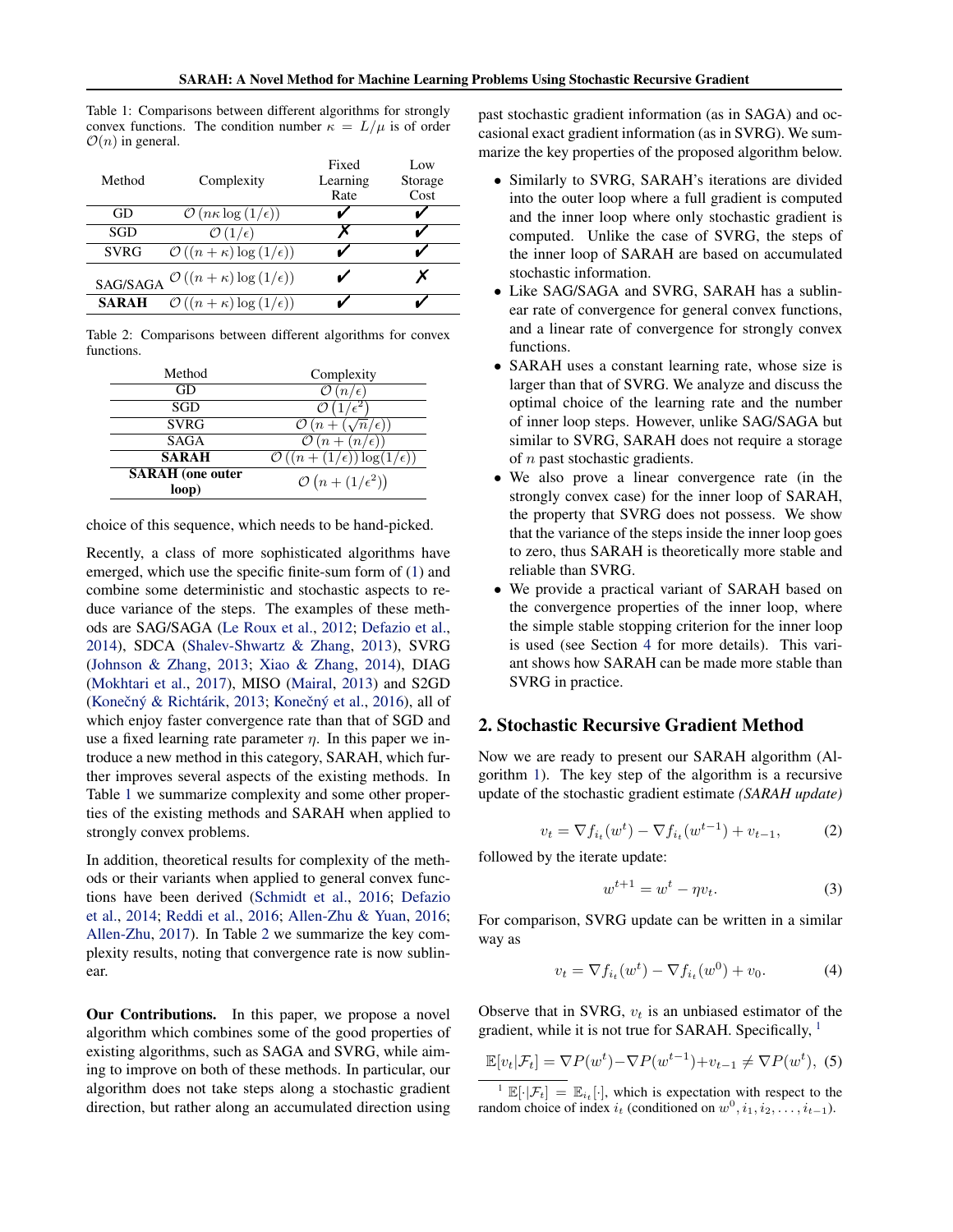<span id="page-3-0"></span>Algorithm 1 SARAH

**Parameters:** the learning rate  $\eta > 0$  and the inner loop size m.

Initialize:  $\tilde{w}^0$ Iterate: for  $s = 1, 2, ...$  do  $w^0 = \tilde{w}^{s-1}$  $v_0 = \frac{1}{n} \sum_{i=1}^n \nabla f_i(w^0)$  $w^1 = w^0 - \eta v_0$ Iterate: for  $t = 1, ..., m - 1$  do Sample  $i_t$  uniformly at random from  $[n]$  $v_t = \nabla f_{i_t}(w^t) - \nabla f_{i_t}(w^{t-1}) + v_{t-1}$  $w^{t+1} = w^t - \eta v_t$ end for Set  $\tilde{w}^s = w^t$  with t chosen uniformly at random from  $\{0, 1, \ldots, m\}$ 

end for

where  ${}^{2} \mathcal{F}_{t} = \sigma(w^{0}, i_{1}, i_{2}, \dots, i_{t-1})$  is the  $\sigma$ -algebra generated by  $w^0, i_1, i_2, \ldots, i_{t-1}$ ;  $\mathcal{F}_0 = \mathcal{F}_1 = \sigma(w^0)$ . Hence, SARAH is different from other stochastic methods, such as SGD, SVRG, SAG/SAGA, however, the following total expectation holds

$$
\mathbb{E}[v_t] = \mathbb{E}[\nabla P(w^t)].
$$

SARAH is similar to SVRG [\(Johnson & Zhang,](#page-9-0) [2013\)](#page-9-0) since they both contain outer loops which require one full gradient evaluation per outer iteration followed by one full gradient descent step with a given learning rate. The difference lies in the inner loop, where SARAH updates the stochastic step direction  $v<sup>t</sup>$  recursively by adding and subtracting component gradients to and from the previous  $v_{t-1}$  ( $t \ge 1$ ) in [\(2\)](#page-2-0). Each inner iteration evaluates 2 stochastic gradients and hence the total work per outer iteration is  $\mathcal{O}(n + m)$  in terms of the number of gradient evaluations. Note that due to its nature, without running the inner loop, i.e.,  $m = 1$ , SARAH reduces to the GD algorithm.

#### 3. Theoretical Analysis

To proceed with the analysis of the proposed algorithm, we will make the following common assumptions.

**Assumption 1** (*L*-smooth). *Each*  $f_i : \mathbb{R}^d \to \mathbb{R}$ ,  $i \in [n]$ , is  $L$ -smooth, i.e., there exists a constant  $L > 0$  such that

$$
\|\nabla f_i(w) - \nabla f_i(w')\| \le L\|w - w'\|, \ \forall w, w' \in \mathbb{R}^d.
$$

Note that this assumption implies that  $P(w)$  =  $\frac{1}{n} \sum_{i=1}^{n} f_i(w)$  is also *L*-smooth. The following strong con-

vexity assumption will be made for the appropriate parts of the analysis, otherwise, it would be dropped.

**Assumption 2a** ( $\mu$ -strongly convex). *The function*  $P$  :  $\mathbb{R}^d \to \mathbb{\overline{R}}$ , is  $\mu$ -strongly convex, i.e., there exists a constant  $\mu > 0$  such that  $\forall w, w' \in \mathbb{R}^d$ ,

$$
P(w) \ge P(w') + \nabla P(w')^{T} (w - w') + \frac{\mu}{2} ||w - w'||^{2}.
$$

Another, stronger, assumption of  $\mu$ -strong convexity for [\(1\)](#page-1-0) will also be imposed when required in our analysis. Note that Assumption 2b implies Assumption 2a but not vice versa.

**Assumption 2b.** *Each function*  $f_i : \mathbb{R}^d \to \mathbb{R}$ ,  $i \in [n]$ , *is strongly convex with*  $\mu > 0$ *.* 

Under Assumption 2a, let us define the (unique) optimal solution of [\(1\)](#page-1-0) as  $w^*$ , Then strong convexity of P implies that

$$
2\mu[P(w) - P(w^*)] \le ||\nabla P(w)||^2, \,\forall w \in \mathbb{R}^d. \tag{6}
$$

We note here, for future use, that for strongly convex functions of the form [\(1\)](#page-1-0), arising in machine learning applications, the condition number  $\kappa \stackrel{\text{def}}{=} L/\mu$  is usually  $\mathcal{O}(n)$ .

Finally, as a special case of the strong convexity of all  $f_i$ 's with  $\mu = 0$ , we state the general convexity assumption, which we will use for convergence analysis.

**Assumption 3.** *Each function*  $f_i$  :  $\mathbb{R}^d \to \mathbb{R}$ ,  $i \in [n]$ , *is convex, i.e.,*

$$
f_i(w) \ge f_i(w') + \nabla f_i(w')^T (w - w'), \quad \forall i \in [n].
$$

Again, we note that Assumption 2b implies Assumption 3, but Assumption 2a does not. Hence in our analysis, depending on the result we aim at, we will require Assumption 3 to hold by itself, or Assumption 2a and Assumption 3 to hold together, or Assumption 2b to hold by itself. We will always use Assumption 1.

Our iteration complexity analysis aims to bound the number of outer iterations  $T$  (or total number of stochastic gradient evaluations) which is needed to guarantee that  $\|\nabla P(w^{\mathcal{T}})\|^2 \leq \epsilon$ . In this case we will say that  $w^{\mathcal{T}}$  is an  $\epsilon$ -accurate solution. However, as is common practice for stochastic gradient algorithms, we aim to obtain the bound on the number of iterations, which is required to guarantee the bound on the expected squared norm of a gradient, i.e.,

$$
\mathbb{E}[\|\nabla P(w^{\mathcal{T}})\|^2] \le \epsilon. \tag{7}
$$

## 3.1. Linearly Diminishing Step-Size in a Single Inner Loop

The most important property of the SVRG algorithm is the variance reduction of the steps. This property holds as the

 ${}^2\mathcal{F}_t$  also contains all the information of  $w^0, \ldots, w^t$  as well as  $v_0, \ldots, v_{t-1}.$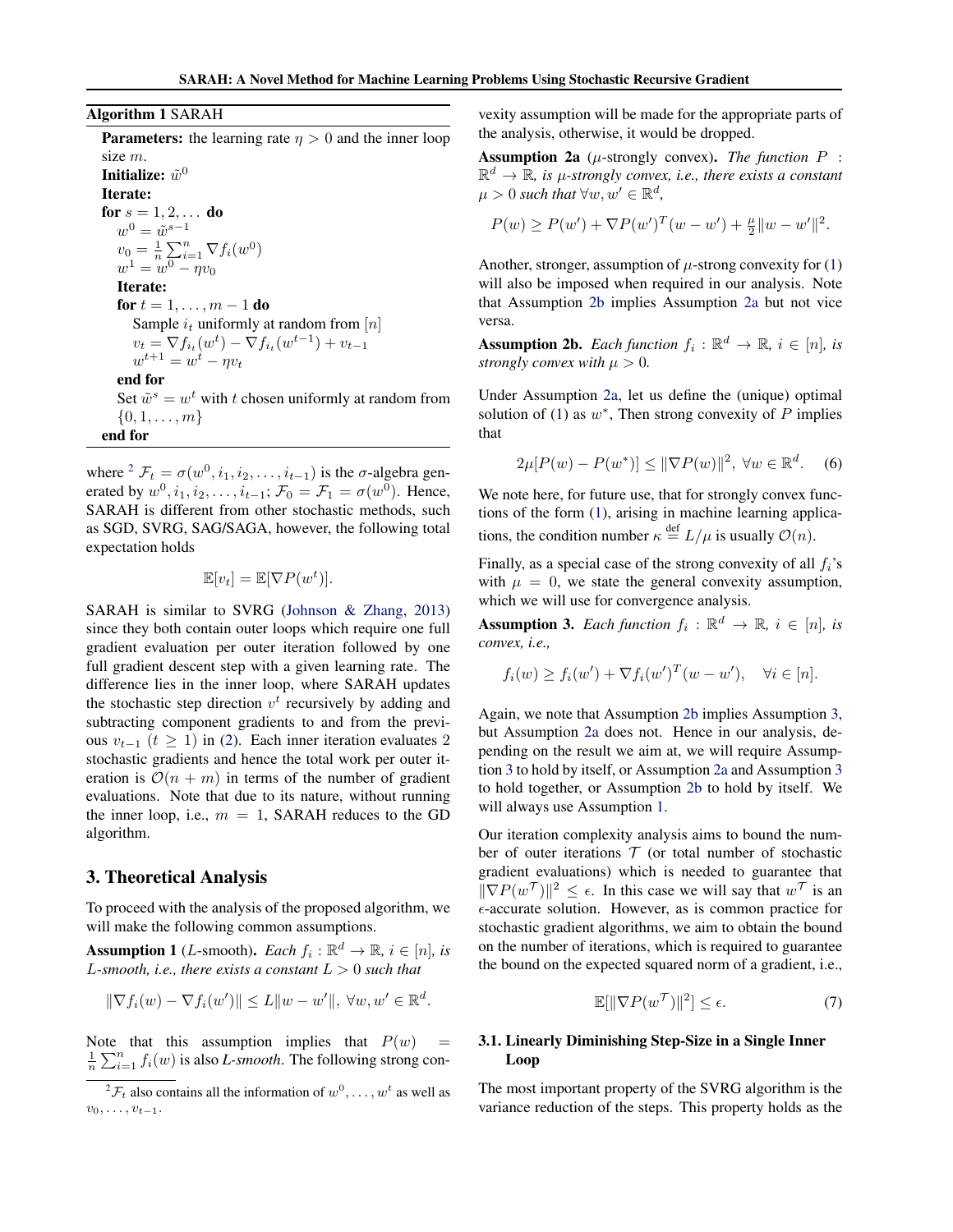<span id="page-4-0"></span>

Figure 1: A two-dimensional example of  $\min_w P(w)$  with  $n = 5$ for SVRG (left) and SARAH (right).



Figure 2: An example of  $\ell_2$ -regularized logistic regression on *rcv1* training dataset for SARAH, SVRG, SGD+ and FISTA with multiple outer iterations (left) and a single outer iteration (right).

number of outer iteration grows, but it does not hold, if only the number of inner iterations increases. In other words, if we simply run the inner loop for many iterations (without executing additional outer loops), the variance of the steps does not reduce in the case of SVRG, while it goes to zero in the case of SARAH. To illustrate this effect, let us take a look at Figures 1 and 2.

In Figure 1, we applied one outer loop of SVRG and SARAH to a sum of 5 quadratic functions in a twodimensional space, where the optimal solution is at the origin, the black lines and black dots indicate the trajectory of each algorithm and the red point indicates the final iterate. Initially, both SVRG and SARAH take steps along stochastic gradient directions towards the optimal solution. However, later iterations of SVRG wander randomly around the origin with large deviation from it, while SARAH follows a much more stable convergent trajectory, with a final iterate falling in a small neighborhood of the optimal solution.

In Figure 2, the x-axis denotes the *number of effective passes* which is equivalent to the number of passes through all of the data in the dataset, the cost of each pass being equal to the cost of one full gradient evaluation; and y-axis represents  $||v_t||^2$ . Figure 2 shows the evolution of  $||v_t||^2$ for SARAH, SVRG, SGD+ (SGD with decreasing learning rate) and FISTA (an accelerated version of GD [\(Beck](#page-9-0) [& Teboulle,](#page-9-0) [2009\)](#page-9-0)) with  $m = 4n$ , where the left plot shows the trend over multiple outer iterations and the right plot

shows a single outer iteration<sup>3</sup>. We can see that for SVRG,  $||v_t||^2$  decreases over the outer iterations, while it has an increasing trend or oscillating trend for each inner loop. In contrast, SARAH enjoys decreasing trends both in the outer and the inner loop iterations.

We will now show that the stochastic steps computed by SARAH converge linearly in the inner loop. We present two linear convergence results based on our two different assumptions of  $\mu$ -strongly convexity. These results substantiate our conclusion that SARAH uses more stable stochastic gradient estimates than SVRG. The following theorem is our first result to demonstrate the linear convergence of our stochastic recursive step  $v_t$ .

Theorem 1a. *Suppose that Assumptions [1,](#page-3-0) [2a](#page-3-0) and [3](#page-3-0) hold. Consider*  $v_t$  *defined by* [\(2\)](#page-2-0) *in SARAH* (*Algorithm 1*) *with*  $\eta$  < 2/*L. Then, for any*  $t \geq 1$ *,* 

$$
\mathbb{E}[\|v_t\|^2] \le \left[1 - \left(\frac{2}{\eta L} - 1\right) \mu^2 \eta^2\right] \mathbb{E}[\|v_{t-1}\|^2] \n\le \left[1 - \left(\frac{2}{\eta L} - 1\right) \mu^2 \eta^2\right]^t \mathbb{E}[\|\nabla P(w^0)\|^2].
$$

This result implies that by choosing  $\eta = \mathcal{O}(1/L)$ , we obtain the linear convergence of  $||v_t||^2$  in expectation with the rate  $(1 - 1/\kappa^2)$ . Below we show that a better convergence rate can be obtained under a stronger convexity assumption.

Theorem 1b. *Suppose that Assumptions [1](#page-3-0) and [2b](#page-3-0) hold. Consider*  $v_t$  *defined by* [\(2\)](#page-2-0) *in SARAH* (*Algorithm 1*) *with*  $\eta \leq 2/(\mu + L)$ . Then the following bound holds,

$$
\mathbb{E}[\|v_t\|^2] \le \left(1 - \frac{2\mu L\eta}{\mu + L}\right) \mathbb{E}[\|v_{t-1}\|^2], \ \forall \, t \ge 1,
$$

*and hence,*

$$
\mathbb{E}[\Vert v_t \Vert^2] \le \left(1 - \frac{2\mu L\eta}{\mu + L}\right)^t \mathbb{E}[\Vert \nabla P(w^0) \Vert^2], \ \ \forall \ t \ge 1.
$$

Again, by setting  $\eta = \mathcal{O}(1/L)$ , we derive the linear convergence with the rate of  $(1 - 1/\kappa)$ , which is a significant improvement over the result of Theorem 1a, when the problem is severely ill-conditioned.

#### 3.2. Convergence Analysis

We will now derive the general convergence rate results for Algorithm [1](#page-3-0) in the cases of general convex and strongly convex functions.

We begin with proving two useful lemmas that do not require any convexity assumption. The first Lemma [1](#page-5-0) bounds the sum of expected values of  $\|\nabla P(w^t)\|^2$ . The second, Lemma [2,](#page-5-0) bounds  $\mathbb{E}[\|\nabla P(w^t) - v_t\|^2].$ 

<sup>&</sup>lt;sup>3</sup>In the plots of Figure 2, since the data for SVRG is noisy, we smooth it by using moving average filters with spans 100 for the left plot and 10 for the right one.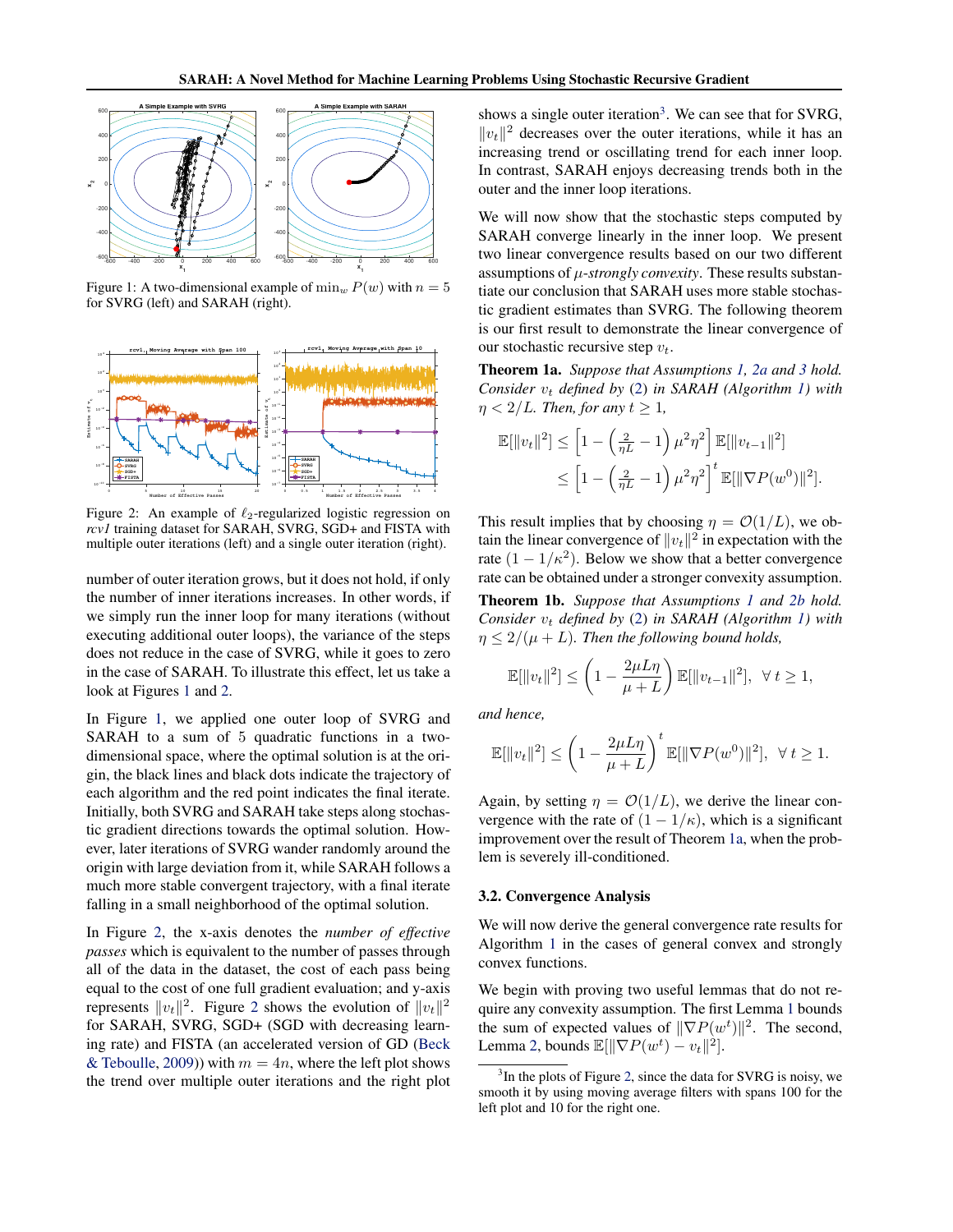<span id="page-5-0"></span>Lemma 1. *Suppose that Assumption [1](#page-3-0) holds. Consider SARAH (Algorithm [1\)](#page-3-0). Then, we have*

$$
\sum_{t=0}^{m} \mathbb{E}[\|\nabla P(w^t)\|^2] \leq \frac{2}{\eta} \mathbb{E}[P(w^0) - P(w^*)] \tag{8}
$$

$$
+ \sum_{t=0}^{m} \mathbb{E}[\|\nabla P(w^t) - v_t\|^2] - (1 - L\eta) \sum_{t=0}^{m} \mathbb{E}[\|v_t\|^2].
$$

**Lemma 2.** *Suppose that Assumption [1](#page-3-0) holds. Consider*  $v_t$ *defined by* [\(2\)](#page-2-0) *in SARAH* (*Algorithm 1*)*. Then for any*  $t \geq 1$ *,* 

$$
\mathbb{E}[\|\nabla P(w^t) - v_t\|^2] = \sum_{j=1}^t \mathbb{E}[\|v_j - v_{j-1}\|^2]
$$

$$
-\sum_{j=1}^t \mathbb{E}[\|\nabla P(w^j) - \nabla P(w^{j-1})\|^2].
$$

Now we are ready to provide the main theoretical results for SARAH.

#### 3.2.1. GENERAL CONVEX CASE

Following from Lemma 2, we can obtain the following upper bound for  $\mathbb{E}[\|\nabla P(w^t) - v_t\|^2]$  for convex functions  $f_i, i \in [n]$ .

Lemma 3. *Suppose that Assumptions [1](#page-3-0) and [3](#page-3-0) hold. Consider*  $v_t$  *defined as* [\(2\)](#page-2-0) *in SARAH (Algorithm [1\)](#page-3-0)* with  $\eta$  < 2/*L.* Then we have that for any  $t \geq 1$ ,

$$
\mathbb{E}[\|\nabla P(w^t) - v_t\|^2] \le \frac{\eta L}{2 - \eta L} \Big[\mathbb{E}[\|v_0\|^2] - \mathbb{E}[\|v_t\|^2]\Big] \le \frac{\eta L}{2 - \eta L} \mathbb{E}[\|v_0\|^2].
$$
\n(9)

Using the above lemmas, we can state and prove one of our core theorems as follows.

Theorem 2. *Suppose that Assumptions [1](#page-3-0) and [3](#page-3-0) hold. Con-sider SARAH (Algorithm [1\)](#page-3-0)* with  $\eta \leq 1/L$ *. Then for any*  $s \geq 1$ *, we have* 

$$
\mathbb{E}[\|\nabla P(\tilde{w}^s)\|^2] \le \frac{2}{\eta(m+1)} \mathbb{E}[P(\tilde{w}^{s-1}) - P(w^*)] + \frac{\eta L}{2 - \eta L} \mathbb{E}[\|\nabla P(\tilde{w}^{s-1})\|^2].
$$
 (10)

*Proof.* Since  $v_0 = \nabla P(w^0)$  implies  $\|\nabla P(w^0) - v_0\|^2 = 0$ then by Lemma 3, we can write

$$
\sum_{t=0}^{m} \mathbb{E}[\|\nabla P(w^t) - v_t\|^2] \le \frac{m\eta L}{2 - \eta L} \mathbb{E}[\|v_0\|^2].
$$
 (11)

Hence, by Lemma 1 with  $\eta \leq 1/L$ , we have

$$
\sum_{t=0}^{m} \mathbb{E}[\|\nabla P(w^t)\|^2]
$$
\n
$$
\leq \frac{2}{\eta} \mathbb{E}[P(w^0) - P(w^*)] + \sum_{t=0}^{m} \mathbb{E}[\|\nabla P(w^t) - v_t\|^2]
$$
\n
$$
\leq \frac{2}{\eta} \mathbb{E}[P(w^0) - P(w^*)] + \frac{m\eta L}{2 - \eta L} \mathbb{E}[\|v_0\|^2].
$$
\n(12)

Since we are considering one outer iteration, with  $s \geq 1$ , then we have  $v_0 = \nabla P(w^0) = \nabla P(\tilde{w}^{s-1})$  (since  $w^0 =$  $\tilde{w}^{s-1}$ ), and  $\tilde{w}^s = w^t$ , where t is picked uniformly at random from  $\{0, 1, \ldots, m\}$ . Therefore, the following holds,

$$
\mathbb{E}[\|\nabla P(\tilde{w}^s)\|^2] = \frac{1}{m+1} \sum_{t=0}^m \mathbb{E}[\|\nabla P(w^t)\|^2]
$$
  

$$
\leq \frac{2}{\eta(m+1)} \mathbb{E}[P(\tilde{w}^{s-1}) - P(w^*)]
$$
  

$$
+ \frac{\eta L}{2 - \eta L} \mathbb{E}[\|\nabla P(\tilde{w}^{s-1})\|^2]. \quad \Box
$$

Theorem [2,](#page-4-0) in the case when  $\eta \leq 1/L$  implies that

$$
\mathbb{E}[\|\nabla P(\tilde{w}^s)\|^2] \le \frac{2}{\eta(m+1)} \mathbb{E}[P(\tilde{w}^{s-1}) - P(w^*)] + \eta L \mathbb{E}[\|\nabla P(\tilde{w}^{s-1})\|^2].
$$

By choosing the learning rate  $\eta = \sqrt{\frac{2}{L(m+1)}}$  (with m such that  $\sqrt{\frac{2}{L(m+1)}} \leq 1/L$ ) we can derive the following convergence result,

$$
\mathbb{E}[\|\nabla P(\tilde{w}^s)\|^2] \leq \sqrt{\frac{2L}{m+1}} \mathbb{E}[P(\tilde{w}^{s-1}) - P(w^*) + \|\nabla P(\tilde{w}^{s-1})\|^2].
$$

Clearly, this result shows a sublinear convergence rate for SARAH under general convexity assumption within a single inner loop, with increasing  $m$ , and consequently, we have the following result for complexity bound.

Corollary 1. *Suppose that Assumptions [1](#page-3-0) and [3](#page-3-0) hold. Consider SARAH (Algorithm [1\)](#page-3-0) within a single outer iteration* with the learning rate  $\eta = \sqrt{\frac{2}{L(m+1)}}$  where  $m \geq 2L-1$  is *the total number of iterations, then*  $\|\nabla P(w^t)\|^2$  converges sublinearly in expectation with a rate of  $\sqrt{\frac{2L}{m+1}}$ , and there*fore, the total complexity to achieve an -accurate solution defined in* [\(7\)](#page-3-0) *is*  $\mathcal{O}(n+1/\epsilon^2)$ *.* 

We now turn to estimating convergence of SARAH with multiple outer steps. Simply using Theorem [2](#page-4-0) for each of the outer steps we have the following lemma.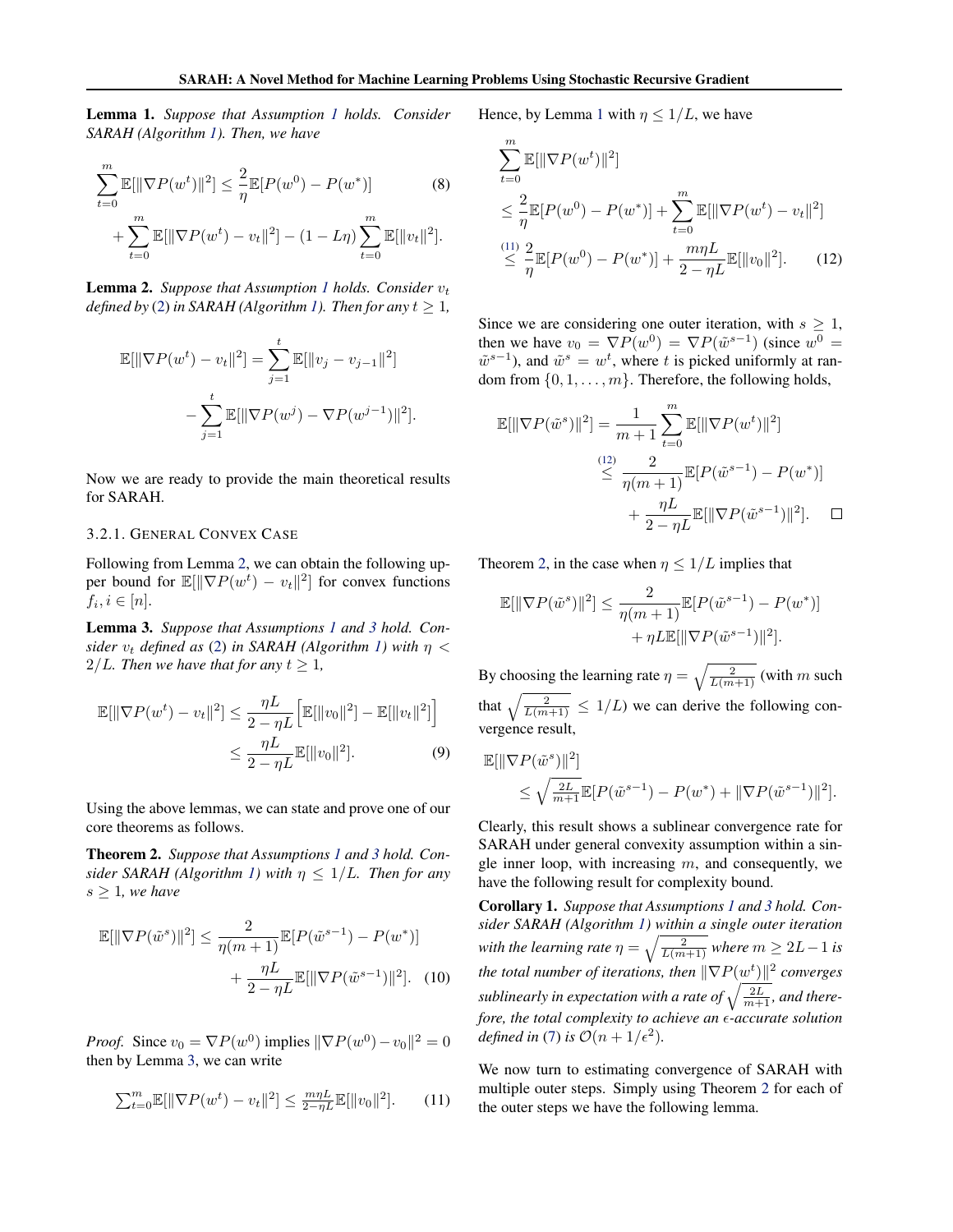<span id="page-6-0"></span>

Figure 3: Theoretical comparisons of learning rates (left) and convergence rates (middle and right) with  $n = 1,000,000$  for SVRG and SARAH in one inner loop.

Theorem 3. *Suppose that Assumptions [1](#page-3-0) and [3](#page-3-0) hold. Consider SARAH (Algorithm [1\)](#page-3-0) and define*

$$
\delta_k = \frac{2}{\eta(m+1)} \mathbb{E}[P(\tilde{w}^k) - P(w^*)], \ k = 0, 1, \dots, s-1,
$$

*and*  $\delta = \max_{0 \leq k \leq s-1} \delta_k$ *. Then we have* 

$$
\mathbb{E}[\|\nabla P(\tilde{w}^s)\|^2] - \Delta \le \alpha^s (\|\nabla P(\tilde{w}^0)\|^2 - \Delta), \quad (13)
$$

where 
$$
\Delta = \delta \left( 1 + \frac{\eta L}{2(1 - \eta L)} \right)
$$
, and  $\alpha = \frac{\eta L}{2 - \eta L}$ .

Based on Theorem 3, we have the following total complexity for SARAH in the general convex case.

**Corollary 2.** Let us choose  $\Delta = \epsilon/4$ ,  $\alpha = 1/2$  *(with*  $\eta =$  $2/(3L)$ *), and*  $m = \mathcal{O}(1/\epsilon)$  *in Theorem 3. Then, the total complexity to achieve an -accuracy solution defined in* [\(7\)](#page-3-0) *is*  $\mathcal{O}((n + (1/\epsilon)) \log(1/\epsilon))$ .

## 3.2.2. STRONGLY CONVEX CASE

We now turn to the discussion of the linear convergence rate of SARAH under the strong convexity assumption on *P*. From Theorem [2,](#page-4-0) for any  $s \geq 1$ , using property [\(6\)](#page-3-0) of the  $\mu$ -*strongly convex P*, we have

$$
\mathbb{E}[\|\nabla P(\tilde{w}^s)\|^2] \le \frac{2}{\eta(m+1)} \mathbb{E}[P(\tilde{w}^{s-1}) - P(w^*)] \n+ \frac{\eta L}{2 - \eta L} \mathbb{E}[\|\nabla P(\tilde{w}^{s-1})\|^2] \n\le \left(\frac{1}{\mu \eta(m+1)} + \frac{\eta L}{2 - \eta L}\right) \mathbb{E}[\|\nabla P(\tilde{w}^{s-1})\|^2],
$$

and equivalently,

$$
\mathbb{E}[\|\nabla P(\tilde{w}^s)\|^2] \le \sigma_m \mathbb{E}[\|\nabla P(\tilde{w}^{s-1})\|^2].\tag{14}
$$

If we define

$$
\sigma_m \stackrel{\text{def}}{=} \frac{1}{\mu \eta(m+1)} + \frac{\eta L}{2 - \eta L}.
$$
 (15)

Then by choosing  $\eta$  and m such that  $\sigma_m < 1$ , and applying (14) recursively, we are able to reach the following convergence result.

Theorem 4. *Suppose that Assumptions [1,](#page-3-0) [2a](#page-3-0) and [3](#page-3-0) hold. Consider SARAH (Algorithm [1\)](#page-3-0) with the choice of* η *and* m *such that*

$$
\sigma_m \stackrel{\text{def}}{=} \frac{1}{\mu \eta (m+1)} + \frac{\eta L}{2 - \eta L} < 1. \tag{16}
$$

*Then, we have*

$$
\mathbb{E}[\|\nabla P(\tilde{w}^s)\|^2] \leq (\sigma_m)^s \|\nabla P(\tilde{w}^0)\|^2.
$$

**Remark 1.** *Theorem 4 implies that any*  $\eta$  <  $1/L$  *will work for SARAH. Let us compare our convergence rate to that of SVRG. The linear rate of SVRG, as presented in [\(Johnson](#page-9-0) [& Zhang,](#page-9-0) [2013\)](#page-9-0), is given by*

$$
\alpha_m = \frac{1}{\mu \eta (1 - 2L\eta)m} + \frac{2\eta L}{1 - 2\eta L} < 1.
$$

*We observe that it implies that the learning rate has to satisfy*  $\eta$  < 1/(4L), which is a tighter restriction than η < 1/L *required by SARAH. In addition, with the same values of* m *and* η*, the rate or convergence of (the outer iterations) of SARAH is always smaller than that of SVRG.*

$$
\sigma_m = \frac{1}{\mu\eta(m+1)} + \frac{\eta L}{2 - \eta L} = \frac{1}{\mu\eta(m+1)} + \frac{1}{2/(\eta L) - 1}
$$
  
< 
$$
< \frac{1}{\mu\eta(1 - 2L\eta)m} + \frac{1}{0.5/(\eta L) - 1} = \alpha_m.
$$

Remark 2. *To further demonstrate the better convergence properties of SARAH, let us consider following optimization problem*

$$
\min_{0<\eta<1/L} \sigma_m, \qquad \min_{0<\eta<1/4L} \alpha_m,
$$

*which can be interpreted as the best convergence rates for different values of* m*, for both SARAH and SVRG. After simple calculations, we plot both learning rates and the corresponding theoretical rates of convergence, as shown in Figure 3, where the right plot is a zoom-in on a part of the middle plot. The left plot shows that the optimal learning rate for SARAH is significantly larger than that of SVRG, while the other two plots show significant improvement upon outer iteration convergence rates for SARAH over SVRG.*

Based on Theorem 4, we are able to derive the following total complexity for SARAH in the strongly convex case.

**Corollary 3.** *Fix*  $\epsilon \in (0,1)$ *, and let us run SARAH with*  $\eta = 1/(2L)$  *and*  $m = 4.5\kappa$  *for*  $\mathcal{T}$  *iterations where*  $\mathcal{T} = \left[ \log(\|\nabla P(\tilde{w}^0)\|^2/\epsilon) / \log(9/7) \right]$ , then we can derive *an -accuracy solution defined in* [\(7\)](#page-3-0)*. Furthermore, we can obtain the total complexity of SARAH, to achieve the*  $\epsilon$ -*accuracy solution, as*  $\mathcal{O}((n + \kappa) \log(1/\epsilon))$ .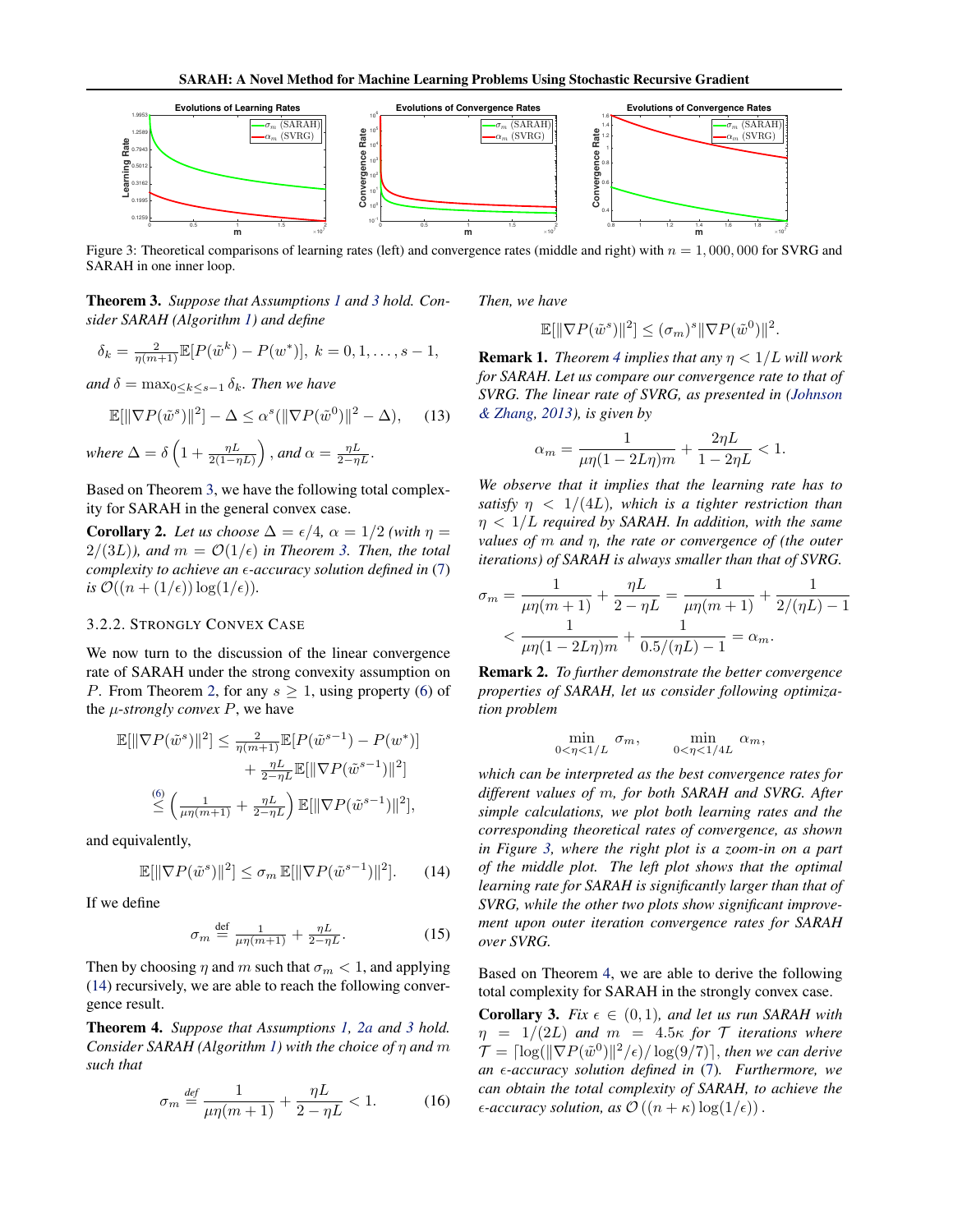## <span id="page-7-0"></span>4. A Practical Variant

While SVRG is an efficient variance-reducing stochastic gradient method, one of its main drawbacks is the sensitivity of the practical performance with respect to the choice of m. It is know that m should be around  $\mathcal{O}(\kappa)$ ,<sup>4</sup> while it still remains unknown that what the exact best choice is. In this section, we propose a practical variant of SARAH as SARAH+ (Algorithm 2), which provides an automatic and adaptive choice of the inner loop size  $m$ . Guided by the linear convergence of the steps in the inner loop, demostrated in Figure [2,](#page-4-0) we introduce a stoping criterion based on the values of  $||v_t||^2$  while upper-bounding the total number of steps by a large enough  $m$  for robustness. The other modification compared to Algorithm [1](#page-3-0) is the more practical choice  $\tilde{w}^s = w^t$ , where t is the last index of the particular inner loop, instead of randomly selected intermediate index.

#### Algorithm 2 SARAH+

**Parameters:** the learning rate  $\eta > 0$ ,  $0 < \gamma \leq 1$  and the maximum inner loop size  $m$ . Initialize:  $\tilde{w}^0$ Iterate: for  $s = 1, 2, ...$  do  $w^0 = \tilde{w}^{s-1}$  $v_0 = \frac{1}{n} \sum_{i=1}^n \nabla f_i(w^0)$  $w^1 = w^0 - \eta v_0$  $t = 1$ while  $\|v_{t-1}\|^2 > \gamma \|v_0\|^2$  and  $t < m$  do Sample  $i_t$  uniformly at random from [n]  $v_t = \nabla f_{i_t}(w^t) - \nabla f_{i_t}(w^{t-1}) + v_{t-1}$  $w^{t+1} = w^t - \eta v_t$  $t = t + 1$ end while Set  $\tilde{w}^s = w^t$ end for

Different from SARAH, SARAH+ provides a possibility of earlier termination and unnecessary careful choices of  $m$ , and it also covers the classical gradient descent when we set  $\gamma = 1$  (since the while loop does not proceed). In Figure 4 we present the numerical performance of SARAH+ with different γs on *rcv1* and *news20* datasets. The size of the inner loop provides a trade-off between the fast sublinear convergence in the inner loop and linear convergence in the outer loop. From the results, it appears that  $\gamma = 1/8$ is the optimal choice. With a larger  $\gamma$ , i.e.  $\gamma > 1/8$ , the iterates in the inner loop do not provide sufficient reduction, before another full gradient computation is required, while with  $\gamma < 1/8$  an unnecessary number of inner steps



Figure 4: An example of  $\ell_2$ -regularized logistic regression on *rcv1* (left) and *news20* (right) training datasets for SARAH+ with different  $\gamma$ s on loss residuals  $P(w) - P(w^*)$ .

Table 3: Summary of datasets used for experiments.

| Dataset |           | $n$ (train) | Sparsity | $n$ (test) |         |
|---------|-----------|-------------|----------|------------|---------|
| covtype | 54        | 406,709     | 22.12%   | 174.303    | 1.90396 |
| ijcnn1  | 22        | 91.701      | 59.09%   | 49.990     | 1.77662 |
| news20  | 1,355,191 | 13.997      | 0.03375% | 5.999      | 0.2500  |
| rcv1    | 47.236    | 677.399     | 0.1549%  | 20,242     | 0.2500  |

is performed without gaining substantial progress. Clearly  $\gamma$  is another parameter that requires tuning, however, in our experiments, the performance of SARAH+ has been very robust with respect to the choices of  $\gamma$  and did not vary much from one data set to another.

#### 5. Numerical Experiments

To support the theoretical analyses and insights, we present our empirical experiments, comparing SARAH and SARAH+ with the state-of-the-art first-order methods for  $\ell_2$ -regularized logistic regression problems with

$$
f_i(w) = \log(1 + \exp(-y_i x_i^T w)) + \frac{\lambda}{2} ||w||^2,
$$

on datasets *covtype, ijcnn1, news20* and *rcv1* <sup>5</sup> . For *ijcnn1* and *rcv1* we use the predefined testing and training sets, while *covtype* and *news20* do not have test data, hence we randomly split the datasets with 70% for training and 30% for testing. Some statistics of the datasets are summarized in Table 3.

The penalty parameter  $\lambda$  is set to  $1/n$  as is common prac-tice [\(Le Roux et al.,](#page-9-0) [2012;](#page-9-0) Konečný et al., [2016\)](#page-9-0). Note that like SVRG/S2GD and SAG/SAGA, SARAH also allows an efficient sparse implementation named "lazy up-dates" (Konečný et al., [2016\)](#page-9-0). We conduct and compare numerical results of SARAH with SVRG, SAG, SGD+ and FISTA. SVRG [\(Johnson & Zhang,](#page-9-0) [2013\)](#page-9-0) and SAG [\(Le Roux et al.,](#page-9-0) [2012\)](#page-9-0) are classic modern stochastic methods. SGD+ is SGD with decreasing learning rate  $\eta = \eta_0/(k+1)$  where k is the number of effective passes and  $\eta_0$  is some initial constant learning rate. FISTA [\(Beck & Teboulle,](#page-9-0) [2009\)](#page-9-0) is the Fast Iterative Shrinkage-Thresholding Algorithm, well-known as an efficient accelerated version of the gradient descent. Even

<sup>4</sup> In practice, when *n* is large,  $P(w)$  is often considered as a regularized Empirical Loss Minimization problem with regularization parameter  $\mu = \frac{1}{n}$ , then  $\kappa \sim \mathcal{O}(n)$ .

<sup>5</sup>All datasets are available at [http://www.csie.ntu.](http://www.csie.ntu.edu.tw/~cjlin/libsvmtools/datasets/) [edu.tw/˜cjlin/libsvmtools/datasets/](http://www.csie.ntu.edu.tw/~cjlin/libsvmtools/datasets/).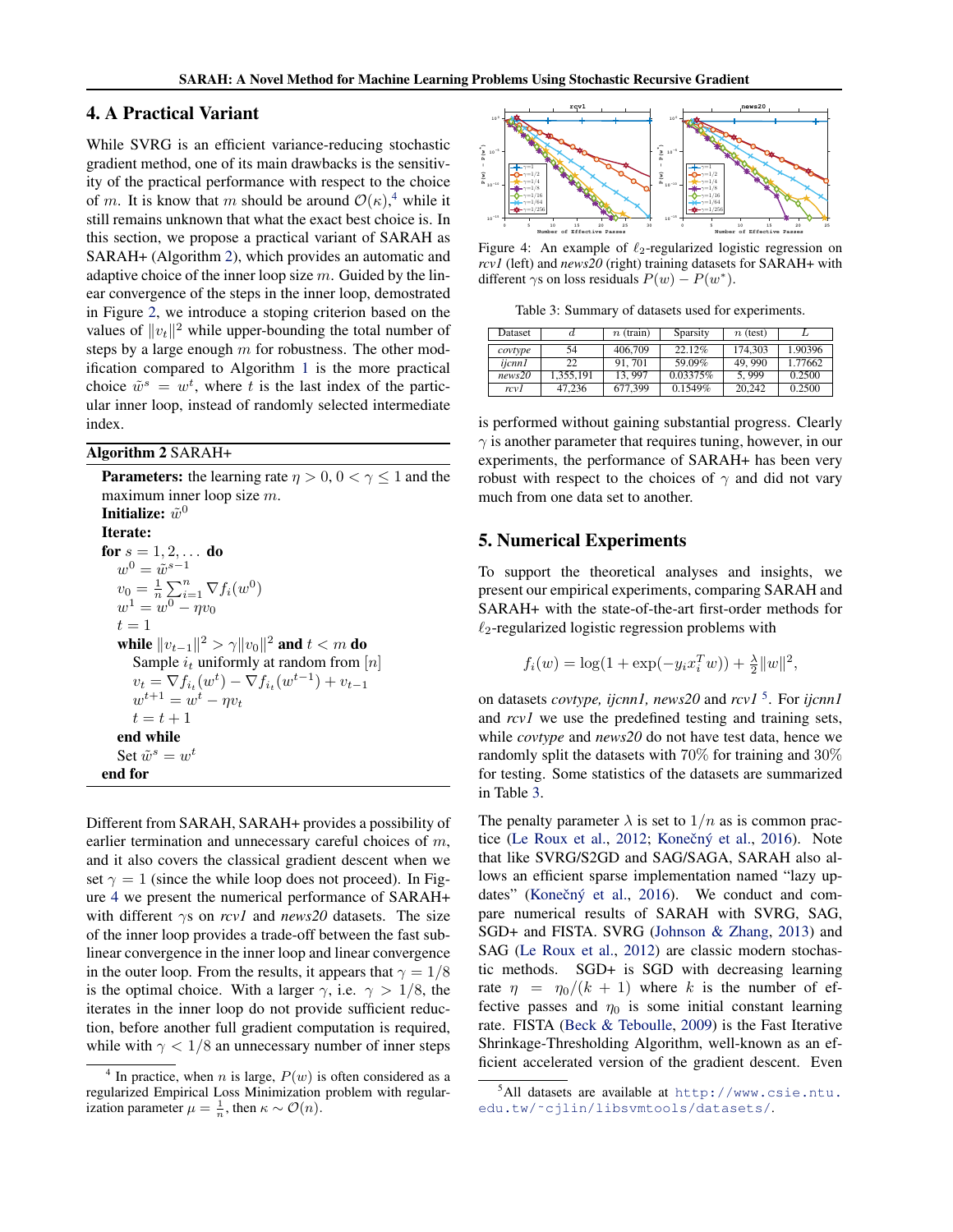

Figure 5: Comparisons of loss residuals  $P(w) - P(w^*)$  (top) and test errors (bottom) from different modern stochastic methods on *covtype, ijcnn1, news20* and *rcv1*.

Table 4: Summary of best parameters for all the algorithms on different datasets.

| Dataset | <b>SARAH</b><br>$(m^*, \eta^*)$ | <b>SVRG</b><br>$(m^*, \eta^*)$ | SAG<br>$(\eta^*)$ | $SGD+$<br>$(\eta^*)$ | <b>FISTA</b><br>$(\eta^*)$ |
|---------|---------------------------------|--------------------------------|-------------------|----------------------|----------------------------|
| covtype | (2n, 0.9/L)                     | (n, 0.8/L)                     | 0.3/L             | 0.06/L               | 50/L                       |
| ijcnn1  | (0.5n, 0.8/L)                   | (n, 0.5/L)                     | 0.7/L             | 0.1/L                | 90/L                       |
| news20  | (0.5n, 0.9/L)                   | (n, 0.5/L)                     | 0.1/L             | 0.2/L                | 30/L                       |
| rcv1    | (0.7n, 0.7/L)                   | (0.5n, 0.9/L)                  | 0.1/L             | 0.1/L                | 120/L                      |

though for each method, there is a theoretical safe learning rate, we compare the results for the best learning rates in hindsight.

Figure 5 shows numerical results in terms of loss residuals (top) and test errors (bottom) on the four datasets, SARAH is sometimes comparable or a little worse than other methods at the beginning. However, it quickly catches up to or surpasses all other methods, demonstrating a faster rate of decrease across all experiments. We observe that on *covtype* and *rcv1*, SARAH, SVRG and SAG are comparable with some advantage of SARAH on *covtype*. On *ijcnn1* and *news20*, SARAH and SVRG consistently surpass the other methods.

In particular, to validate the efficiency of our practical variant SARAH+, we provide an insight into how important the choices of m and  $\eta$  are for SVRG and SARAH in Table 4 and Figure 6. Table 4 presents the optimal choices of m and  $\eta$  for each of the algorithm, while Figure 6 shows the behaviors of SVRG and SARAH with different choices of m for *covtype* and *ijcnn1*, where m<sup>∗</sup> s denote the best choices. As observed in Figure 6, the behaviors of both SARAH and SVRG are quite sensitive to the choices of m. With improper choices of  $m$ , the loss residuals can be increased considerably from 10<sup>−</sup><sup>15</sup> to 10<sup>−</sup><sup>3</sup> on both *covtype* in 40 effective passes and *ijcnn1* in 17 effective passes for SARAH/SVRG.



Figure 6: Comparisons of loss residuals  $P(w) - P(w^*)$  for different inner loop sizes with SVRG (top) and SARAH (bottom) on *covtype* and *ijcnn1*.

## 6. Conclusion

We propose a new variance reducing stochastic recursive gradient algorithm SARAH, which combines some of the properties of well known existing algorithms, such as SAGA and SVRG. For smooth convex functions, we show a sublinear convergence rate, while for strongly convex cases, we prove the linear convergence rate and the computational complexity as those of SVRG and SAG. However, compared to SVRG, SARAH's convergence rate constant is smaller and the algorithms is more stable both theoretically and numerically. Additionally, we prove the linear convergence for inner loops of SARAH which support the claim of stability. Based on this convergence we derive a practical version of SARAH, with a simple stopping criterion for the inner loops.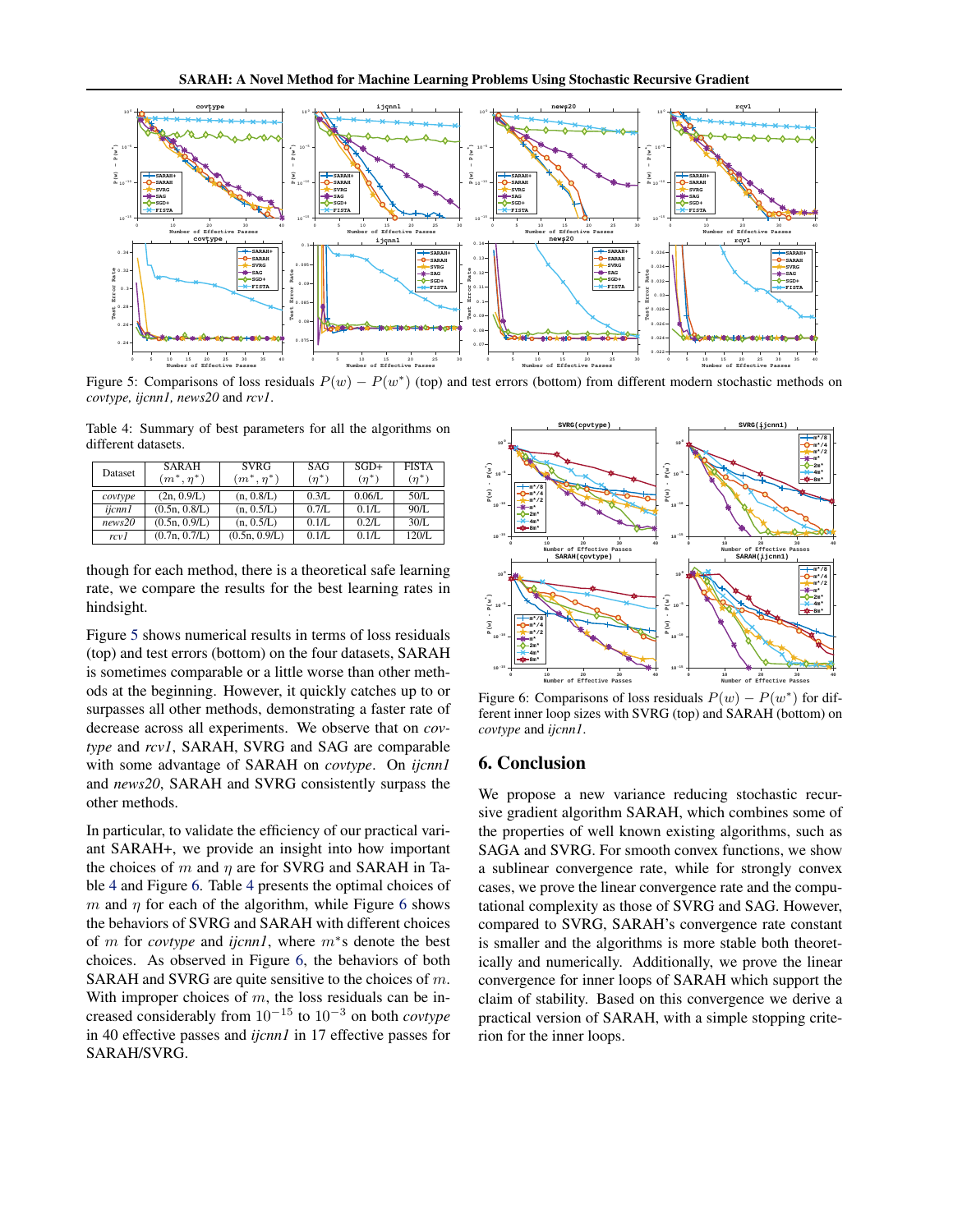### <span id="page-9-0"></span>References

- Allen-Zhu, Zeyuan. Katyusha: The First Direct Acceleration of Stochastic Gradient Methods. *Proceedings of the 49th Annual ACM on Symposium on Theory of Computing (to appear)*, 2017.
- Allen-Zhu, Zeyuan and Yuan, Yang. Improved SVRG for Non-Strongly-Convex or Sum-of-Non-Convex Objectives. In *ICML*, pp. 1080–1089, 2016.
- Beck, Amir and Teboulle, Marc. A fast iterative shrinkagethresholding algorithm for linear inverse problems. *SIAM J. Imaging Sciences*, 2(1):183–202, 2009.
- Bottou, Léon. Online learning and stochastic approximations. In Saad, David (ed.), *Online Learning in Neural Networks*, pp. 9–42. Cambridge University Press, New York, NY, USA, 1998. ISBN 0-521-65263-4.
- Bottou, Léon, Curtis, Frank E, and Nocedal, Jorge. Optimization methods for large-scale machine learning. *arXiv:1606.04838*, 2016.
- Cotter, Andrew, Shamir, Ohad, Srebro, Nati, and Sridharan, Karthik. Better mini-batch algorithms via accelerated gradient methods. In *NIPS*, pp. 1647–1655, 2011.
- Defazio, Aaron, Bach, Francis, and Lacoste-Julien, Simon. SAGA: A fast incremental gradient method with support for non-strongly convex composite objectives. In *NIPS*, pp. 1646–1654, 2014.
- Hastie, Trevor, Tibshirani, Robert, and Friedman, Jerome. *The Elements of Statistical Learning: Data Mining, Inference, and Prediction*. Springer Series in Statistics, 2nd edition, 2009.
- Johnson, Rie and Zhang, Tong. Accelerating stochastic gradient descent using predictive variance reduction. In *NIPS*, pp. 315–323, 2013.
- Konečný, Jakub, Liu, Jie, Richtárik, Peter, and Takáč, Martin. Mini-batch semi-stochastic gradient descent in the proximal setting. *IEEE Journal of Selected Topics in Signal Processing*, 10:242–255, 2016.
- Konečný, Jakub and Richtárik, Peter. Semi-stochastic gradient descent methods. *arXiv:1312.1666*, 2013.
- Le Roux, Nicolas, Schmidt, Mark, and Bach, Francis. A stochastic gradient method with an exponential convergence rate for finite training sets. In *NIPS*, pp. 2663– 2671, 2012.
- Mairal, Julien. Optimization with first-order surrogate functions. In *ICML*, pp. 783–791, 2013.
- Mokhtari, Aryan, Gürbüzbalaban, Mert, and Ribeiro, Alejandro. A double incremental aggregated gradient method with linear convergence rate for large-scale optimization. *Proceedings of IEEE International Conference on Acoustic, Speech and Signal Processing (to appear)*, 2017.
- Nesterov, Yurii. *Introductory lectures on convex optimization : a basic course*. Applied optimization. Kluwer Academic Publ., Boston, Dordrecht, London, 2004. ISBN 1-4020-7553-7.
- Reddi, Sashank J., Hefny, Ahmed, Sra, Suvrit, Póczos, Barnabás, and Smola, Alexander J. Stochastic variance reduction for nonconvex optimization. In *ICML*, pp. 314–323, 2016.
- Robbins, Herbert and Monro, Sutton. A stochastic approximation method. *The Annals of Mathematical Statistics*, 22(3):400–407, 1951.
- Schmidt, Mark, Le Roux, Nicolas, and Bach, Francis. Minimizing finite sums with the stochastic average gradient. *Mathematical Programming*, pp. 1–30, 2016.
- Shalev-Shwartz, Shai and Zhang, Tong. Stochastic dual coordinate ascent methods for regularized loss. *Journal of Machine Learning Research*, 14(1):567–599, 2013.
- Shalev-Shwartz, Shai, Singer, Yoram, and Srebro, Nathan. Pegasos: Primal estimated sub-gradient solver for SVM. In *ICML*, pp. 807–814, 2007.
- Shalev-Shwartz, Shai, Singer, Yoram, Srebro, Nathan, and Cotter, Andrew. Pegasos: Primal estimated sub-gradient solver for SVM. *Mathematical Programming*, 127(1): 3–30, 2011.
- Takáč, Martin, Bijral, Avleen Singh, Richtárik, Peter, and Srebro, Nathan. Mini-batch primal and dual methods for SVMs. In *ICML*, pp. 1022–1030, 2013.
- Xiao, Lin and Zhang, Tong. A proximal stochastic gradient method with progressive variance reduction. *SIAM Journal on Optimization*, 24(4):2057–2075, 2014.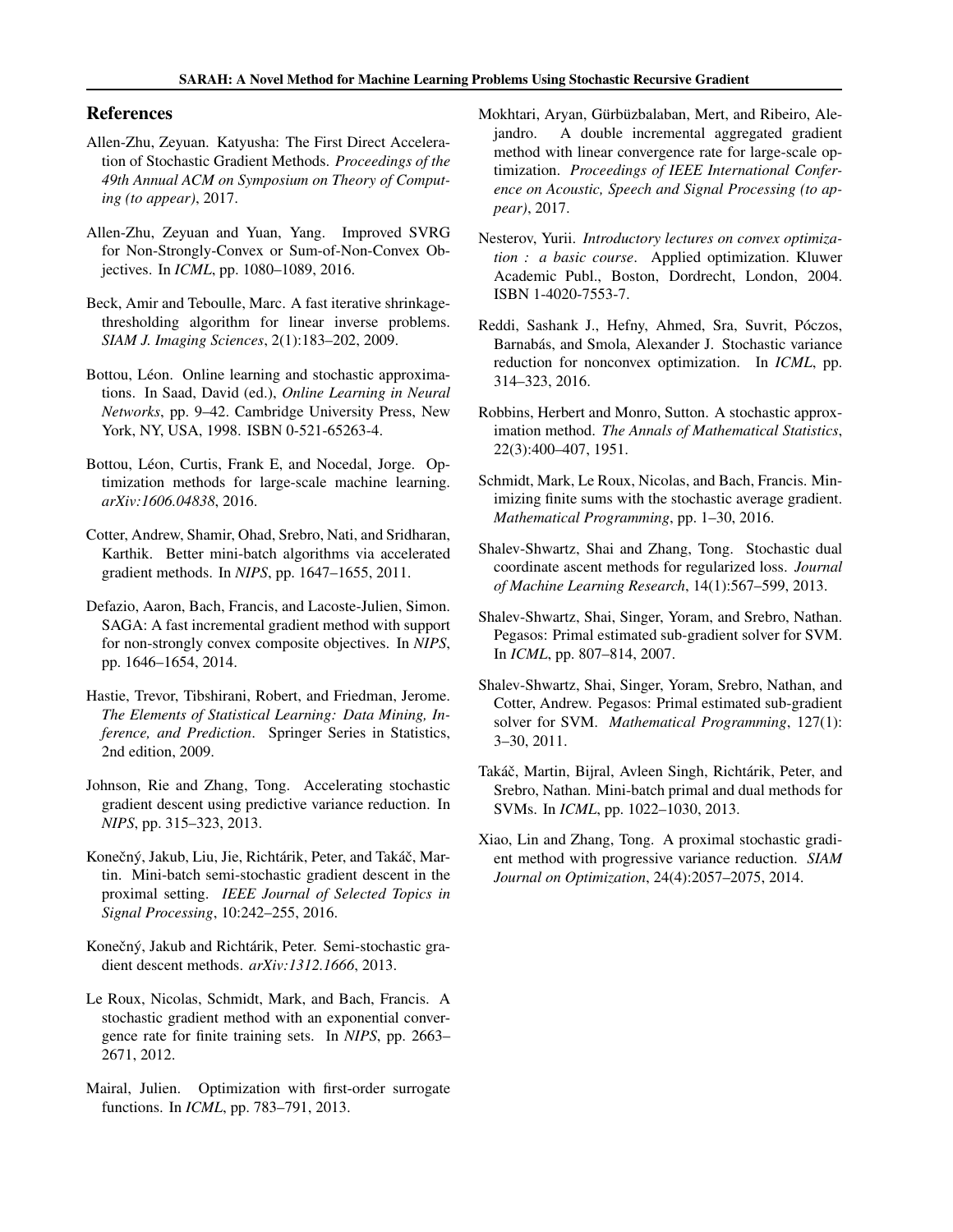## <span id="page-10-0"></span>A. Technical Results

**Lemma 4** (Theorem 2.1.5 in [\(Nesterov,](#page-9-0) [2004\)](#page-9-0)). *Suppose that* f *is convex and L-smooth. Then, for any*  $w, w' \in \mathbb{R}^d$ ,

$$
f(w) \le f(w') + \nabla f(w')^{T} (w - w') + \frac{L}{2} ||w - w'||^{2},
$$
\n(17)

$$
f(w) \ge f(w') + \nabla f(w')^{T} (w - w') + \frac{1}{2L} \|\nabla f(w) - \nabla f(w')\|^{2},
$$
\n(18)

$$
(\nabla f(w) - \nabla f(w'))^T (w - w') \ge \frac{1}{L} \|\nabla f(w) - \nabla f(w')\|^2.
$$
\n(19)

Note that  $(17)$  does not require the convexity of f.

**Lemma 5** (Theorem 2.1.11 in [\(Nesterov,](#page-9-0) [2004\)](#page-9-0)). *Suppose that*  $f$  *is*  $\mu$ -strongly convex and  $L$ -smooth. Then, for any  $w$ ,  $w' \in \mathbb{R}^d$ ,

$$
(\nabla f(w) - \nabla f(w'))^T (w - w') \ge \frac{\mu L}{\mu + L} \|w - w'\|^2 + \frac{1}{\mu + L} \|\nabla f(w) - \nabla f(w')\|^2.
$$
 (20)

**Lemma 6** (Choices of m and  $\eta$ ). *Consider the rate of convergence*  $\sigma_m$  *in Theorem [4.](#page-6-0) If we choose*  $\eta = 1/(\theta L)$  *with*  $\theta > 1$ *and fix*  $\sigma_m$ *, then the best choice of m is* 

$$
m^* = \frac{1}{2}(2\theta^* - 1)^2 \kappa - 1,
$$

where  $\kappa \stackrel{def}{=} L/\mu$ , with  $\theta^*$  calculated as:

$$
\theta^* = \frac{\sigma_m + 1 + \sqrt{\sigma_m + 1}}{2\sigma_m}.
$$

*Furthermore, we require*  $\theta^* > 1 + \sqrt{2}/2$  for  $\sigma_m < 1$ .

## B. Proofs

#### B.1. Proof of Lemma [1](#page-5-0)

By Assumption [1](#page-3-0) and  $w^{t+1} = w^t - \eta v_t$ , we have

$$
\mathbb{E}[P(w^{t+1})] \stackrel{(17)}{\leq} \mathbb{E}[P(w^t)] - \eta \mathbb{E}[\nabla P(w^t)^T v_t] + \frac{L\eta^2}{2} \mathbb{E}[\|v_t\|^2]
$$
  
= 
$$
\mathbb{E}[P(w^t)] - \frac{\eta}{2} \mathbb{E}[\|\nabla P(w^t)\|^2] + \frac{\eta}{2} \mathbb{E}[\|\nabla P(w^t) - v_t\|^2] - \left(\frac{\eta}{2} - \frac{L\eta^2}{2}\right) \mathbb{E}[\|v_t\|^2],
$$

where the last equality follows from the fact  $a^T b = \frac{1}{2} \left[ ||a||^2 + ||b||^2 - ||a - b||^2 \right]$ . By summing over  $t = 0, \ldots, m$ , we have

$$
\mathbb{E}[P(w^{m+1})] \leq \mathbb{E}[P(w^0)] - \frac{\eta}{2} \sum_{t=0}^m \mathbb{E}[\|\nabla P(w^t)\|^2] + \frac{\eta}{2} \sum_{t=0}^m \mathbb{E}[\|\nabla P(w^t) - v_t\|^2] - \left(\frac{\eta}{2} - \frac{L\eta^2}{2}\right) \sum_{t=0}^m \mathbb{E}[\|v_t\|^2],
$$

which is equivalent to  $(\eta > 0)$ :

$$
\sum_{t=0}^{m} \mathbb{E}[\|\nabla P(w^t)\|^2] \leq \frac{2}{\eta} \mathbb{E}[P(w^0) - P(w^{m+1})] + \sum_{t=0}^{m} \mathbb{E}[\|\nabla P(w^t) - v_t\|^2] - (1 - L\eta) \sum_{t=0}^{m} \mathbb{E}[\|v_t\|^2]
$$
  

$$
\leq \frac{2}{\eta} \mathbb{E}[P(w^0) - P(w^*)] + \sum_{t=0}^{m} \mathbb{E}[\|\nabla P(w^t) - v_t\|^2] - (1 - L\eta) \sum_{t=0}^{m} \mathbb{E}[\|v_t\|^2],
$$

where the last inequality follows since  $w^*$  is a global minimizer of  $P$ .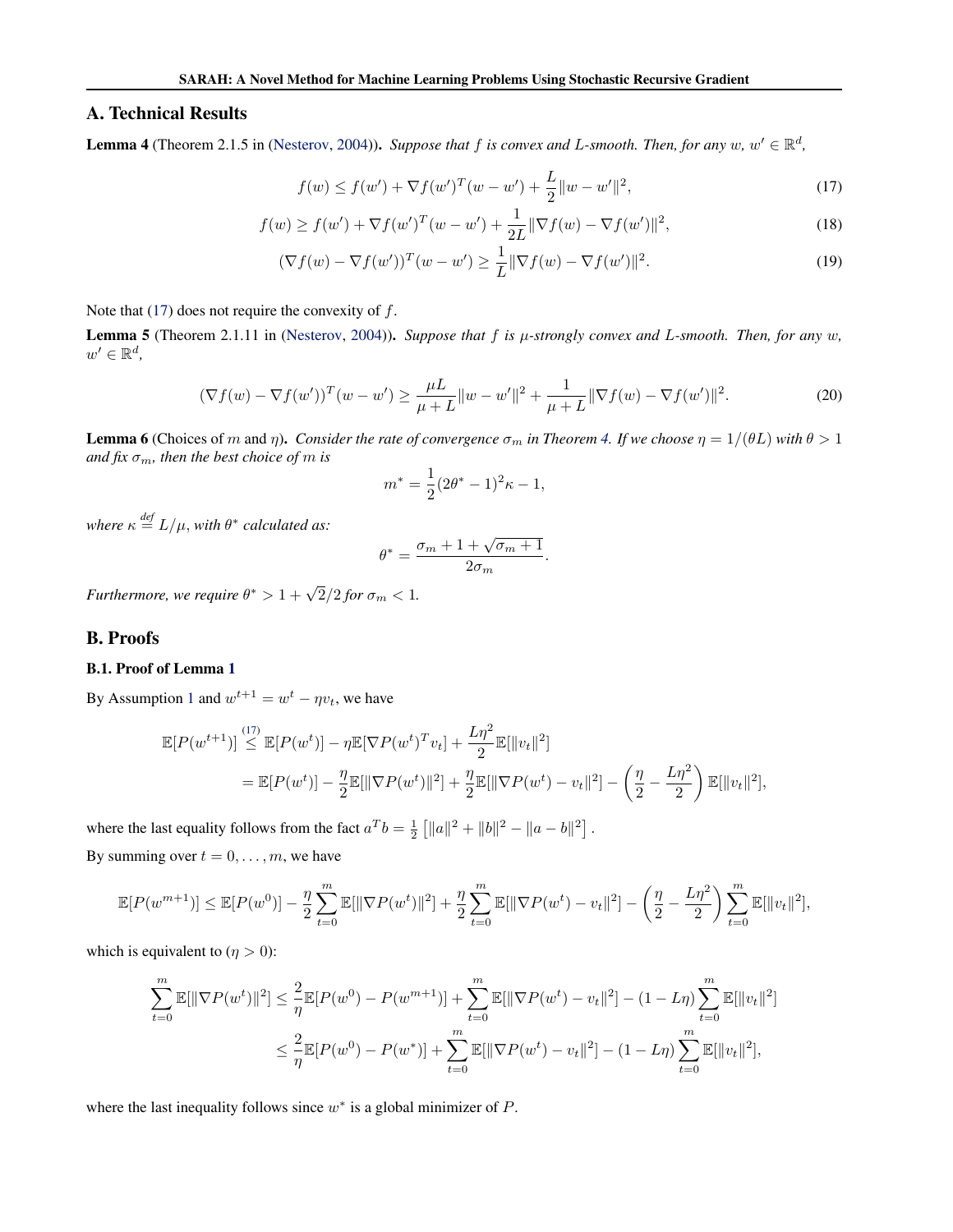#### B.2. Proof of Lemma [2](#page-5-0)

Note that  $\mathcal{F}_j$  contains all the information of  $w^0, \dots, w^j$  as well as  $v_0, \dots, v_{j-1}$ . For  $j \ge 1$ , we have

$$
\mathbb{E}[\|\nabla P(w^{j}) - v_{j}\|^{2}|\mathcal{F}_{j}] = \mathbb{E}[\|[\nabla P(w^{j-1}) - v_{j-1}] + [\nabla P(w^{j}) - \nabla P(w^{j-1})] - [v_{j} - v_{j-1}]\|^{2}|\mathcal{F}_{j}]
$$
  
\n
$$
= \|\nabla P(w^{j-1}) - v_{j-1}\|^{2} + \|\nabla P(w^{j}) - \nabla P(w^{j-1})\|^{2} + \mathbb{E}[\|v_{j} - v_{j-1}\|^{2}|\mathcal{F}_{j}]
$$
  
\n
$$
+ 2(\nabla P(w^{j-1}) - v_{j-1})^{T}(\nabla P(w^{j}) - \nabla P(w^{j-1}))
$$
  
\n
$$
- 2(\nabla P(w^{j-1}) - v_{j-1})^{T}\mathbb{E}[v_{j} - v_{j-1}|\mathcal{F}_{j}]
$$
  
\n
$$
- 2(\nabla P(w^{j}) - \nabla P(w^{j-1}))^{T}\mathbb{E}[v_{j} - v_{j-1}|\mathcal{F}_{j}]
$$
  
\n
$$
= \|\nabla P(w^{j-1}) - v_{j-1}\|^{2} - \|\nabla P(w^{j}) - \nabla P(w^{j-1})\|^{2} + \mathbb{E}[\|v_{j} - v_{j-1}\|^{2}|\mathcal{F}_{j}],
$$

where the last equality follows from

$$
\mathbb{E}[v_j - v_{j-1}|\mathcal{F}_j] \stackrel{(2)}{=} \mathbb{E}[\nabla f_{i_j}(w^j) - \nabla f_{i_j}(w^{j-1})|\mathcal{F}_j] = \nabla P(w^j) - \nabla P(w^{j-1}).
$$

By taking expectation for the above equation, we have

$$
\mathbb{E}[\|\nabla P(w^j) - v_j\|^2] = \mathbb{E}[\|\nabla P(w^{j-1}) - v_{j-1}\|^2] - \mathbb{E}[\|\nabla P(w^j) - \nabla P(w^{j-1})\|^2] + \mathbb{E}[\|v_j - v_{j-1}\|^2].
$$

Note that  $\|\nabla P(w^0) - v_0\|^2 = 0$ . By summing over  $j = 1, \ldots, t$   $(t \ge 1)$ , we have

$$
\mathbb{E}[\|\nabla P(w^t) - v_t\|^2] = \sum_{j=1}^t \mathbb{E}[\|v_j - v_{j-1}\|^2] - \sum_{j=1}^t \mathbb{E}[\|\nabla P(w^j) - \nabla P(w^{j-1})\|^2].
$$

#### B.3. Proof of Lemma [3](#page-5-0)

For  $j \geq 1$ , we have

$$
\mathbb{E}[\|v_j\|^2 | \mathcal{F}_j] = \mathbb{E}[\|v_{j-1} - (\nabla f_{i_j}(w^{j-1}) - \nabla f_{i_j}(w^j))\|^2 | \mathcal{F}_j]
$$
\n
$$
= \|v_{j-1}\|^2 + \mathbb{E}\Big[\|\nabla f_{i_j}(w^{j-1}) - \nabla f_{i_j}(w^j)\|^2 - \frac{2}{\eta}(\nabla f_{i_j}(w^{j-1}) - \nabla f_{i_j}(w^j))^T (w^{j-1} - w^j) | \mathcal{F}_j\Big]
$$
\n
$$
\stackrel{(19)}{\leq} \|v_{j-1}\|^2 + \mathbb{E}\Big[\|\nabla f_{i_j}(w^{j-1}) - \nabla f_{i_j}(w^j)\|^2 - \frac{2}{L\eta}\|\nabla f_{i_j}(w^{j-1}) - \nabla f_{i_j}(w^j)\|^2 | \mathcal{F}_j\Big]
$$
\n
$$
= \|v_{j-1}\|^2 + \left(1 - \frac{2}{\eta L}\right) \mathbb{E}[\|\nabla f_{i_j}(w^{j-1}) - \nabla f_{i_j}(w^j)\|^2 | \mathcal{F}_j]
$$
\n
$$
\stackrel{(2)}{=} \|v_{j-1}\|^2 + \left(1 - \frac{2}{\eta L}\right) \mathbb{E}[\|v_j - v_{j-1}\|^2 | \mathcal{F}_j],
$$

which, if we take expectation, implies that

$$
\mathbb{E}[\|v_j - v_{j-1}\|^2] \le \frac{\eta L}{2 - \eta L} \Big[ \mathbb{E}[\|v_{j-1}\|^2] - \mathbb{E}[\|v_j\|^2] \Big],
$$

when  $\eta < 2/L$ .

By summing the above inequality over  $j = 1, \ldots, t$   $(t \ge 1)$ , we have

$$
\sum_{j=1}^{t} \mathbb{E}[\|v_j - v_{j-1}\|^2] \le \frac{\eta L}{2 - \eta L} \Big[ \mathbb{E}[\|v_0\|^2] - \mathbb{E}[\|v_t\|^2] \Big]. \tag{21}
$$

By Lemma [2,](#page-5-0) we have

$$
\mathbb{E}[\|\nabla P(w^t) - v_t\|^2] \leq \sum_{j=1}^t \mathbb{E}[\|v_j - v_{j-1}\|^2] \stackrel{(21)}{\leq} \frac{\eta L}{2 - \eta L} \Big[\mathbb{E}[\|v_0\|^2] - \mathbb{E}[\|v_t\|^2]\Big].
$$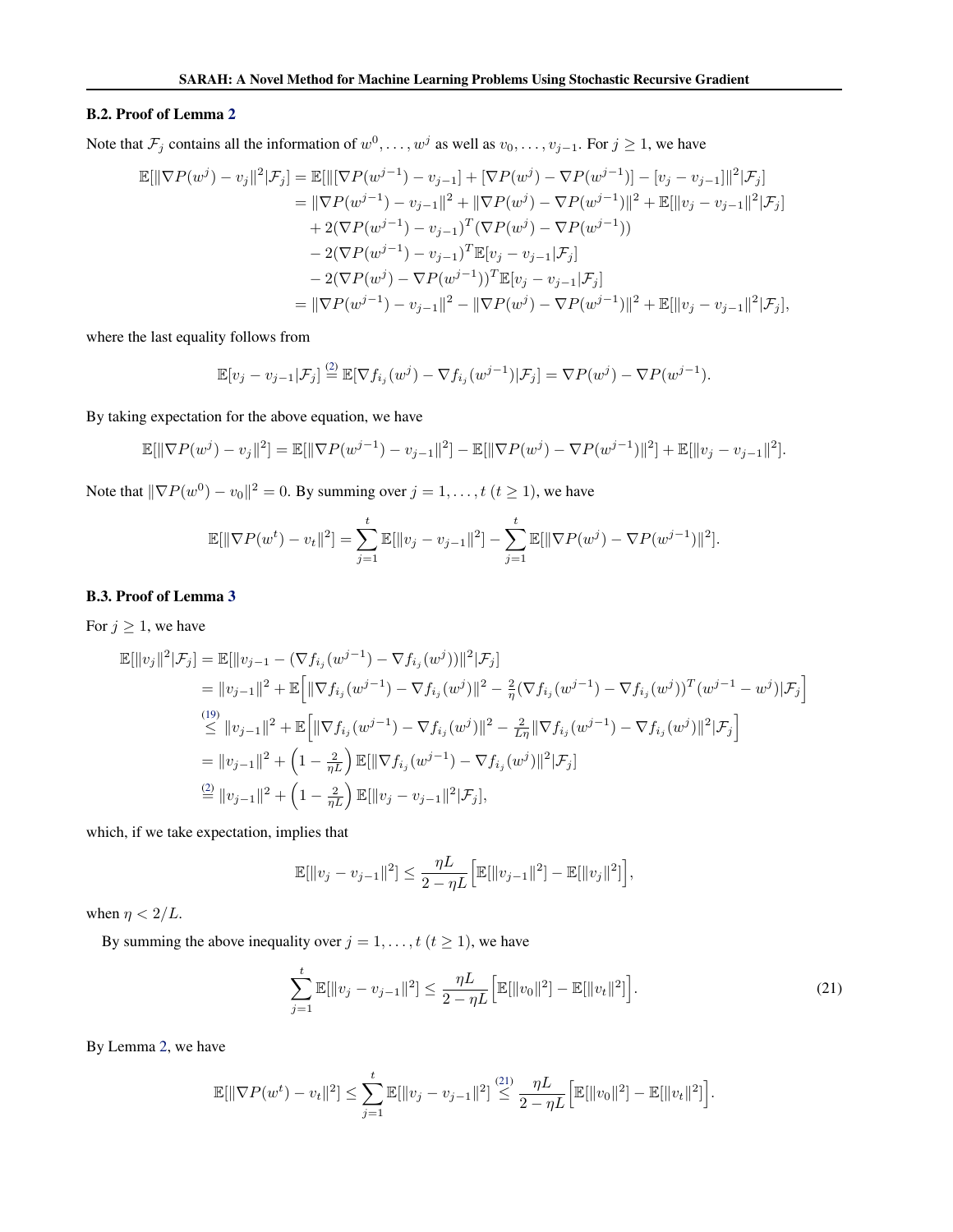#### B.4. Proof of Lemma [6](#page-10-0)

With  $\eta = 1/(\theta L)$  and  $\kappa = L/\mu$ , the rate of convergence  $\alpha_m$  can be written as

$$
\sigma_m \stackrel{(16)}{=} \frac{1}{\mu \eta(m+1)} + \frac{\eta L}{2 - \eta L} = \frac{\theta L}{\mu(m+1)} + \frac{1/\theta}{2 - 1/\theta} = \left(\frac{\kappa}{m+1}\right)\theta + \frac{1}{2\theta - 1},
$$

which is equivalent to

$$
m(\theta) \stackrel{\text{def}}{=} m = \frac{\theta(2\theta - 1)}{\sigma_m(2\theta - 1) - 1} \kappa - 1.
$$

Since  $\sigma_m$  is considered fixed, then the optimal choice of m in terms of  $\theta$  can be solved from  $\min_{\theta} m(\theta)$ , or equivalently,  $0 = (\partial m)/(\partial \theta) = m'(\theta)$ , and therefore we have the equation with the optimal  $\theta$  satisfying

$$
\sigma_m = (4\theta^* - 1)/(2\theta^* - 1)^2,\tag{22}
$$

and by plugging it into  $m(\theta)$  we conclude the optimal m:

$$
m^* = m(K^*) = \frac{1}{2}(2K^* - 1)^2 \kappa - 1,
$$

while by solving for  $\theta^*$  in (22) and taking into account that  $\theta > 1$ , we have the optimal choice of  $\theta$ :

$$
\theta^* = \frac{\sigma_m + 1 + \sqrt{\sigma_m + 1}}{2\sigma_m}.
$$

Obviously, for  $\sigma_m < 1$ , we require  $\theta^* > 1 + \sqrt{2}/2$ .

#### B.5. Proof of Theorem [1a](#page-4-0)

For  $t \geq 1$ , we have

$$
\|\nabla P(w^t) - \nabla P(w^{t-1})\|^2 = \left\|\frac{1}{n}\sum_{i=1}^n [\nabla f_i(w^t) - \nabla f_i(w^{t-1})]\right\|^2
$$
  

$$
\leq \frac{1}{n}\sum_{i=1}^n \|\nabla f_i(w^t) - \nabla f_i(w^{t-1})\|^2
$$
  

$$
= \mathbb{E}[\|f_{i_t}(w^t) - f_{i_t}(w^{t-1})\|^2 | \mathcal{F}_t].
$$
 (23)

Using the proof of Lemma [3,](#page-5-0) for  $t \geq 1$ , we have

$$
\mathbb{E}[\|v_t\|^2 | \mathcal{F}_t] \le \|v_{t-1}\|^2 + \left(1 - \frac{2}{\eta L}\right) \mathbb{E}[\|\nabla f_{i_t}(w^{t-1}) - \nabla f_{i_t}(w^t)\|^2 | \mathcal{F}_t]
$$
  
\n
$$
\le \|v_{t-1}\|^2 + \left(1 - \frac{2}{\eta L}\right) \|\nabla P(w^t) - \nabla P(w^{t-1})\|^2
$$
  
\n
$$
\le \|v_{t-1}\|^2 + \left(1 - \frac{2}{\eta L}\right) \mu^2 \eta^2 \|v_{t-1}\|^2.
$$

Note that  $1 - \frac{2}{nL} < 0$  since  $n < 2/L$ . The last inequality follows by the strong convexity of P, that is,  $\mu \|w^t - w^{t-1}\| \le$  $\|\nabla P(w^t) - \nabla P(w^{t-1})\|$  and the fact that  $w^t = w^{t-1} - \eta v_{t-1}$ . By taking the expectation and applying recursively, we have

$$
\mathbb{E}[\|v_t\|^2] \le \left[1 - \left(\frac{2}{\eta L} - 1\right)\mu^2 \eta^2\right] \mathbb{E}[\|v_{t-1}\|^2]
$$
  
\n
$$
\le \left[1 - \left(\frac{2}{\eta L} - 1\right)\mu^2 \eta^2\right]^t \mathbb{E}[\|v_0\|^2]
$$
  
\n
$$
= \left[1 - \left(\frac{2}{\eta L} - 1\right)\mu^2 \eta^2\right]^t \mathbb{E}[\|\nabla P(w^0)\|^2].
$$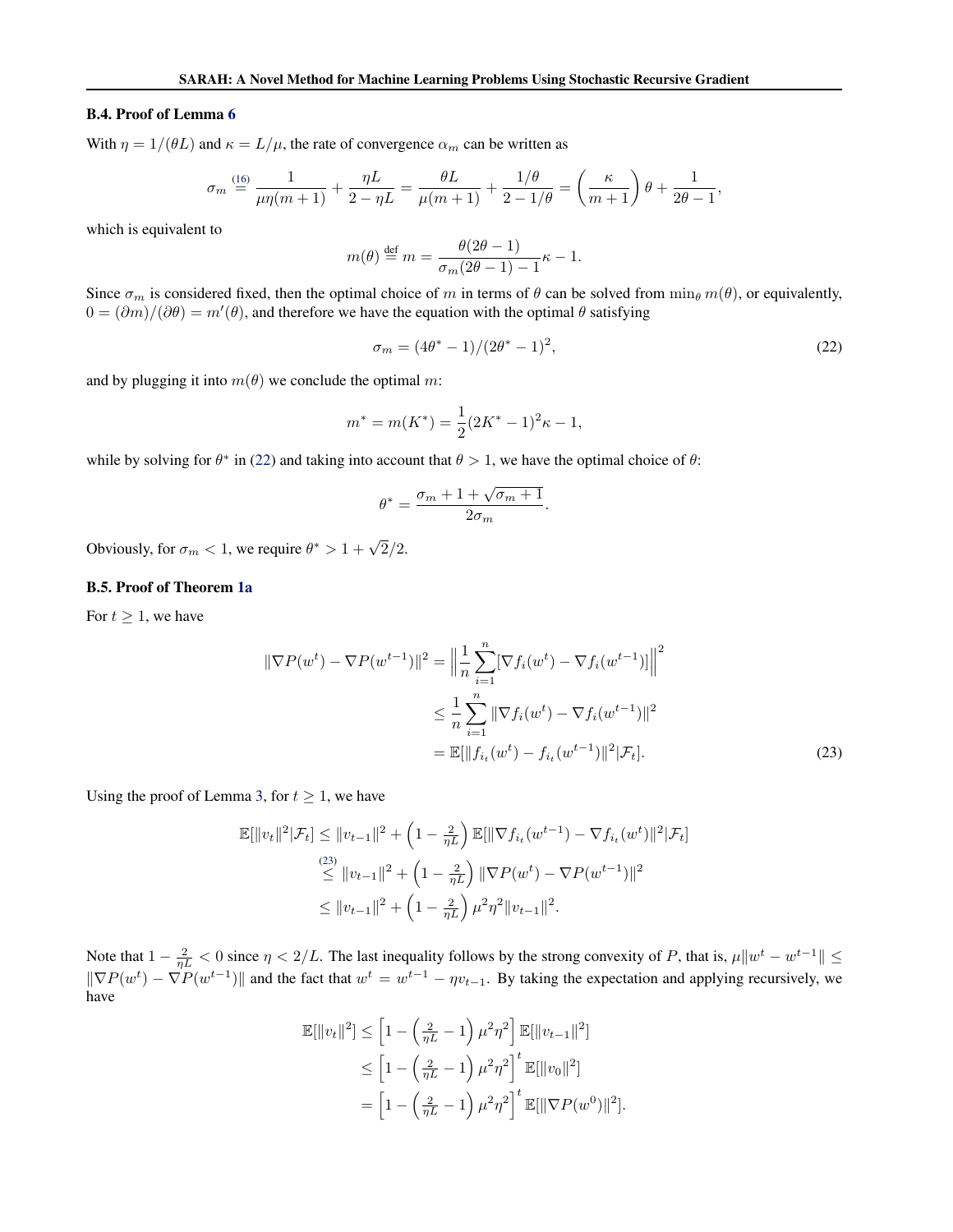#### B.6. Proof of Theorem [1b](#page-4-0)

We obviously have  $\mathbb{E}[\Vert v_0 \Vert^2 | \mathcal{F}_0] = \Vert \nabla P(w^0) \Vert^2$ . For  $t \ge 1$ , we have

$$
\mathbb{E}[\|v_t\|^2 | \mathcal{F}_t] \stackrel{(2)}{=} \mathbb{E}[\|v_{t-1} - (\nabla f_{i_t}(w^{t-1}) - \nabla f_{i_t}(w^t))\|^2 | \mathcal{F}_t]
$$
\n
$$
\stackrel{(3)}{=} \|v_{t-1}\|^2 + \mathbb{E}[\|\nabla f_{i_t}(w^{t-1}) - \nabla f_{i_t}(w^t)\|^2 - \frac{2}{\eta}(\nabla f_{i_t}(w^{t-1}) - \nabla f_{i_t}(w^t))^T (w^{t-1} - w^t) | \mathcal{F}_t]
$$
\n
$$
\stackrel{(20)}{\leq} \|v_{t-1}\|^2 - \frac{2\mu L \eta}{\mu + L} \|v_{t-1}\|^2 + \mathbb{E}[\|\nabla f_{i_t}(w^{t-1}) - \nabla f_{i_t}(w^t)\|^2 | \mathcal{F}_t] - \frac{2}{\eta} \cdot \frac{1}{\mu + L} \mathbb{E}[\|\nabla f_{i_t}(w^{t-1}) - \nabla f_{i_t}(w^t)\|^2 | \mathcal{F}_t]
$$
\n
$$
= (1 - \frac{2\mu L \eta}{\mu + L}) \|v_{t-1}\|^2 + (1 - \frac{2}{\eta} \cdot \frac{1}{\mu + L}) \mathbb{E}[\|\nabla f_{i_t}(w^{t-1}) - \nabla f_{i_t}(w^t)\|^2 | \mathcal{F}_t]
$$
\n
$$
\leq \left(1 - \frac{2\mu L \eta}{\mu + L}\right) \|v_{t-1}\|^2, \tag{24}
$$

where in last inequality we have used that  $\eta \leq 2/(\mu + L)$ . By taking the expectation and applying recursively, the desired result is achieved.

#### B.7. Proof of Theorem [3](#page-6-0)

By Theorem [2,](#page-4-0) we have

$$
\mathbb{E}[\|\nabla P(\tilde{w}^s)\|^2] \leq \frac{2}{\eta(m+1)} \mathbb{E}[P(\tilde{w}^{s-1}) - P(w^*)] + \frac{\eta L}{2 - \eta L} \mathbb{E}[\|\nabla P(\tilde{w}^{s-1})\|^2]
$$
  
\n
$$
= \delta_{s-1} + \alpha \mathbb{E}[\|\nabla P(\tilde{w}^{s-1})\|^2]
$$
  
\n
$$
\leq \delta_{s-1} + \alpha \delta_{s-2} + \dots + \alpha^{s-1} \delta_0 + \alpha^s \|\nabla P(\tilde{w}^0)\|^2
$$
  
\n
$$
\leq \delta + \alpha \delta + \dots + \alpha^{s-1} \delta + \alpha^s \|\nabla P(\tilde{w}^0)\|^2
$$
  
\n
$$
\leq \delta \frac{1 - \alpha^s}{1 - \alpha} + \alpha^s \|\nabla P(\tilde{w}^0)\|^2
$$
  
\n
$$
= \Delta(1 - \alpha^s) + \alpha^s \|\nabla P(\tilde{w}^0)\|^2
$$
  
\n
$$
= \Delta + \alpha^s (\|\nabla P(\tilde{w}^0)\|^2 - \Delta),
$$

where the second last equality follows since

$$
\frac{\delta}{1-\alpha} = \delta\left(\frac{2-\eta L}{2-2\eta L}\right) = \delta\left(1 + \frac{\eta L}{2(1-\eta L)}\right) = \Delta.
$$

Hence, the desired result is achieved.

#### B.8. Proof of Corollary [2](#page-6-0)

Based on Theorem [3,](#page-6-0) if we would aim for an  $\epsilon$ -accuracy solution, we can choose  $\Delta = \epsilon/4$  and  $\alpha = 1/2$  (with  $\eta = 2/(3L)$ ). To obtain the convergence to an  $\epsilon$ -accuracy solution, we need to have  $\delta = \mathcal{O}(\epsilon)$ , or equivalently,  $m = \mathcal{O}(1/\epsilon)$ . Then we have

$$
\mathbb{E}[\|\nabla P(\tilde{w}^s)\|^2] \stackrel{(13)}{\leq} \frac{\Delta}{2} + \frac{1}{2} \mathbb{E}[\|\nabla P(\tilde{w}^{s-1})\|^2]
$$
  
\n
$$
\leq \frac{\Delta}{2} + \frac{\Delta}{2^2} + \frac{1}{2^2} \mathbb{E}[\|\nabla P(\tilde{w}^{s-2})\|^2]
$$
  
\n
$$
\leq \Delta \left(\frac{1}{2} + \frac{1}{2^2} + \dots + \frac{1}{2^s}\right) + \frac{1}{2^s} \|\nabla P(\tilde{w}^0)\|^2
$$
  
\n
$$
\leq \Delta + \frac{1}{2^s} \|\nabla P(\tilde{w}^0)\|^2.
$$

To guarantee that  $\mathbb{E}[\|\nabla P(\tilde{w}^s)\|^2] \leq \epsilon$ , it is sufficient to make  $\frac{1}{2^s} \|\nabla P(\tilde{w}^0)\|^2 \leq \frac{3}{4}\epsilon$ , or  $s = \mathcal{O}(\log(1/\epsilon))$ . This implies the total complexity to achieve an  $\epsilon$ -accuracy solution is  $(n + 2m)s = \mathcal{O}((n + (1/\epsilon)) \log(1/\epsilon)).$